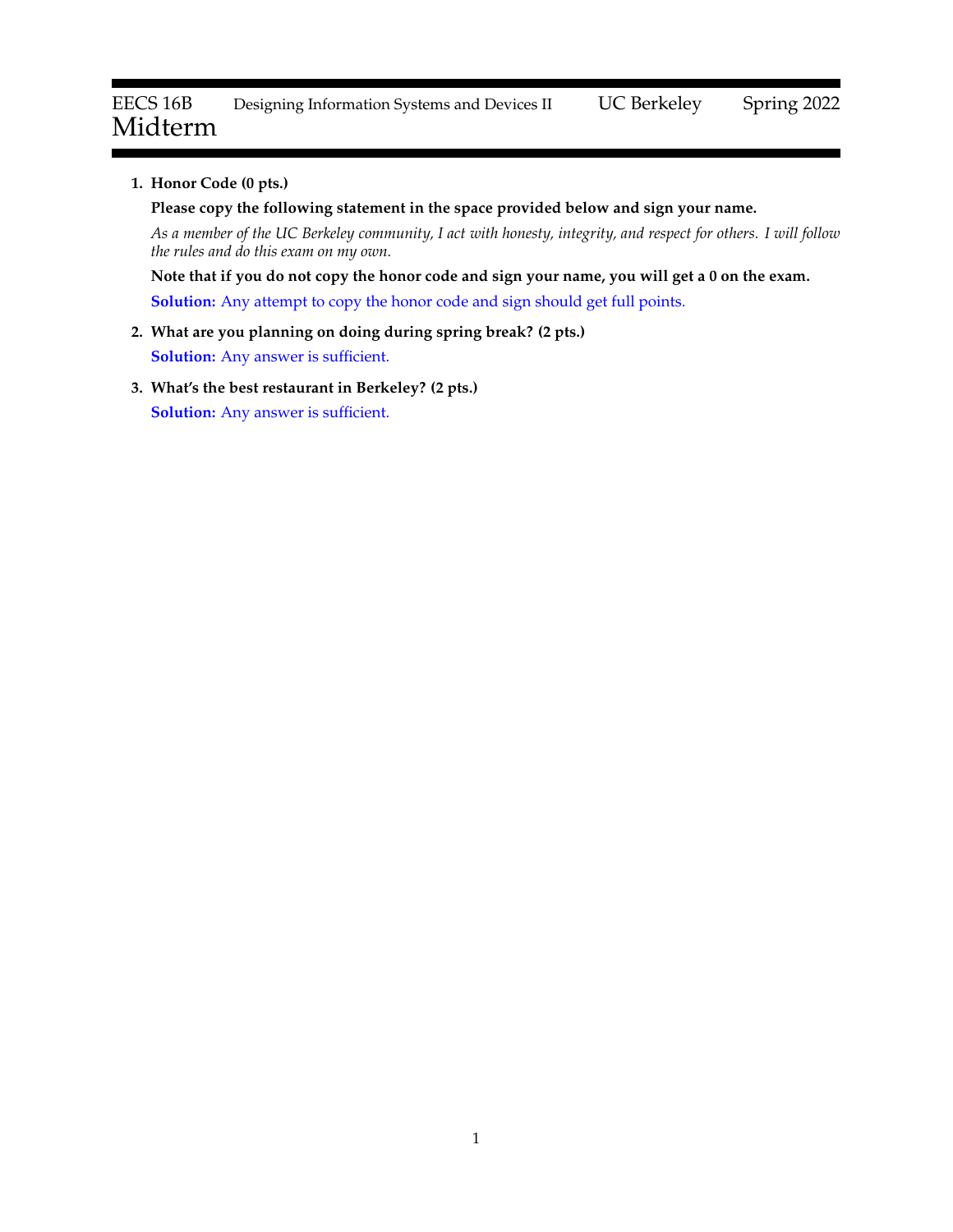# **4. Complex Numbers (4 pts.)**

You are given the graph in Figure [1.](#page-1-0)

<span id="page-1-0"></span>In this problem, you may use the atan $2(b, a)$  function to compute the angle (phase) for the complex number  $a + jb$  as necessary.



**Figure 1:** Vectors in the  $\mathbf{x} - \mathbf{y}$  plane

- (a) (2 pts.) What are the Cartesian ( $(x, y)$ ) and Polar ( $re^{j\theta}$ ) coordinates of  $\vec{v}$ ? **Solution:** Vector  $\vec{v}$  Cartesian =  $(1, -2)$ Vector  $\vec{v}$  Polar =  $\sqrt{5}e^{j \text{atan2}(-2,1)}$
- (b) (2 pts.) What are the Cartesian ( $(x,y)$ ) and Polar ( $re^{j\theta}$ ) coordinates of  $\vec{w}$ ? **Solution:** Vector  $\vec{w}$  Cartesian = (3, 1) Vector  $\vec{w}$  Polar =  $\sqrt{10}e^{j \text{atan2}(1,3)}$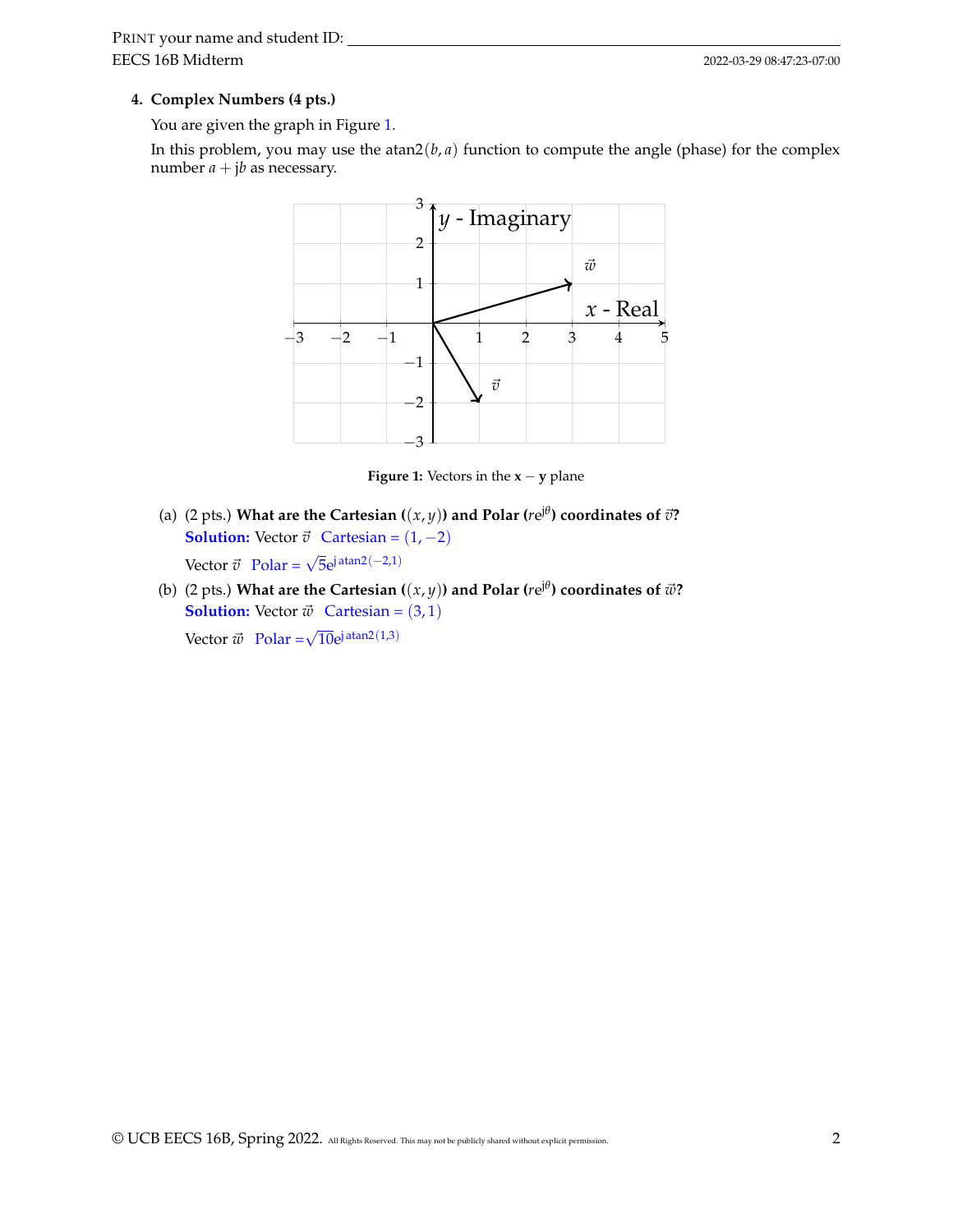# **5. PMOS Transistor Inverter (4 pts.)**

Consider the following schematic and PMOS model.



**(a)** A PMOS transistor circuit

**(b)** Resistor and switch model for PMOS transistor.

**Figure 2:** PMOS figures.

**Please plot the output**  $V_{\text{out}}$  for the input  $V_{\text{in}}$  ranging from 0 V to 1 V. Justify your answer. *NOTE*: The *y*-axis ticks starts from −0.2 V.



**Solution:** First substitute in the transistor model, and examine  $V_{\text{GS}}$  to see if we expect the PMOS to be on or off. When  $V_{\text{in}} \leq 0.8$  V, since  $V_{\text{GS}} \leq -0.2$  V, the switch is on and the the PMOS circuit becomes figure [4a.](#page-3-0) We have a voltage divider.  $V_{\text{out}} = \frac{R_L}{1 \text{k}\Omega + R_L} 1 \text{ V} = \frac{4 \text{k}\Omega}{1 \text{k}\Omega + 4 \text{k}\Omega} 1 \text{ V} = 0.8 \text{ V}.$ 

When  $V_{\text{in}} > 0.8$  V, as shown in figure [4b,](#page-3-0) the switch is off, and  $V_{\text{out}} = 0$  V.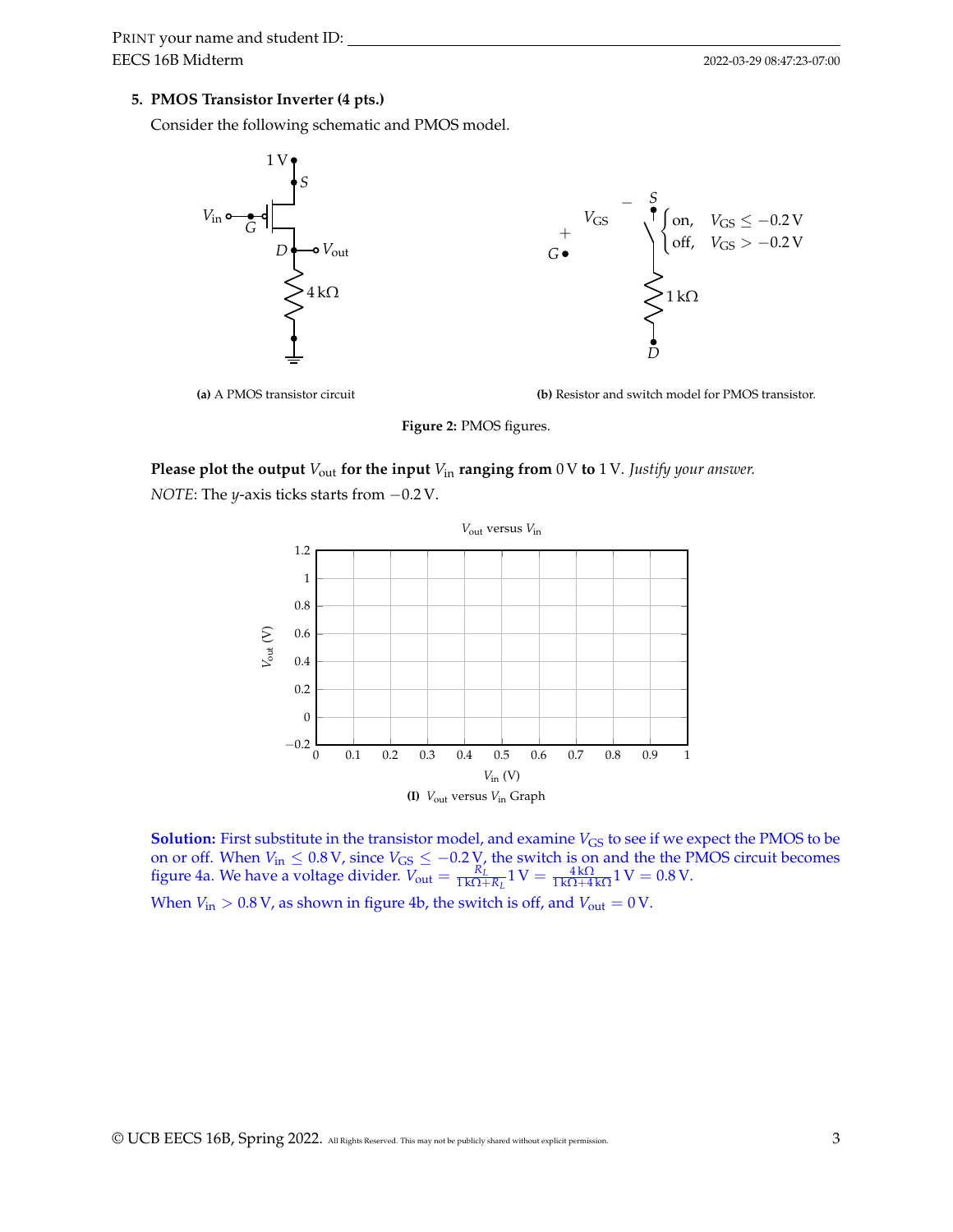<span id="page-3-0"></span>

**(a)** PMOS circuit with transistor model substituted in.

**(b)** PMOS circuit with transistor model substituted in.

**Figure 4:** PMOS figures.

Therefore, the correct plot will be like:

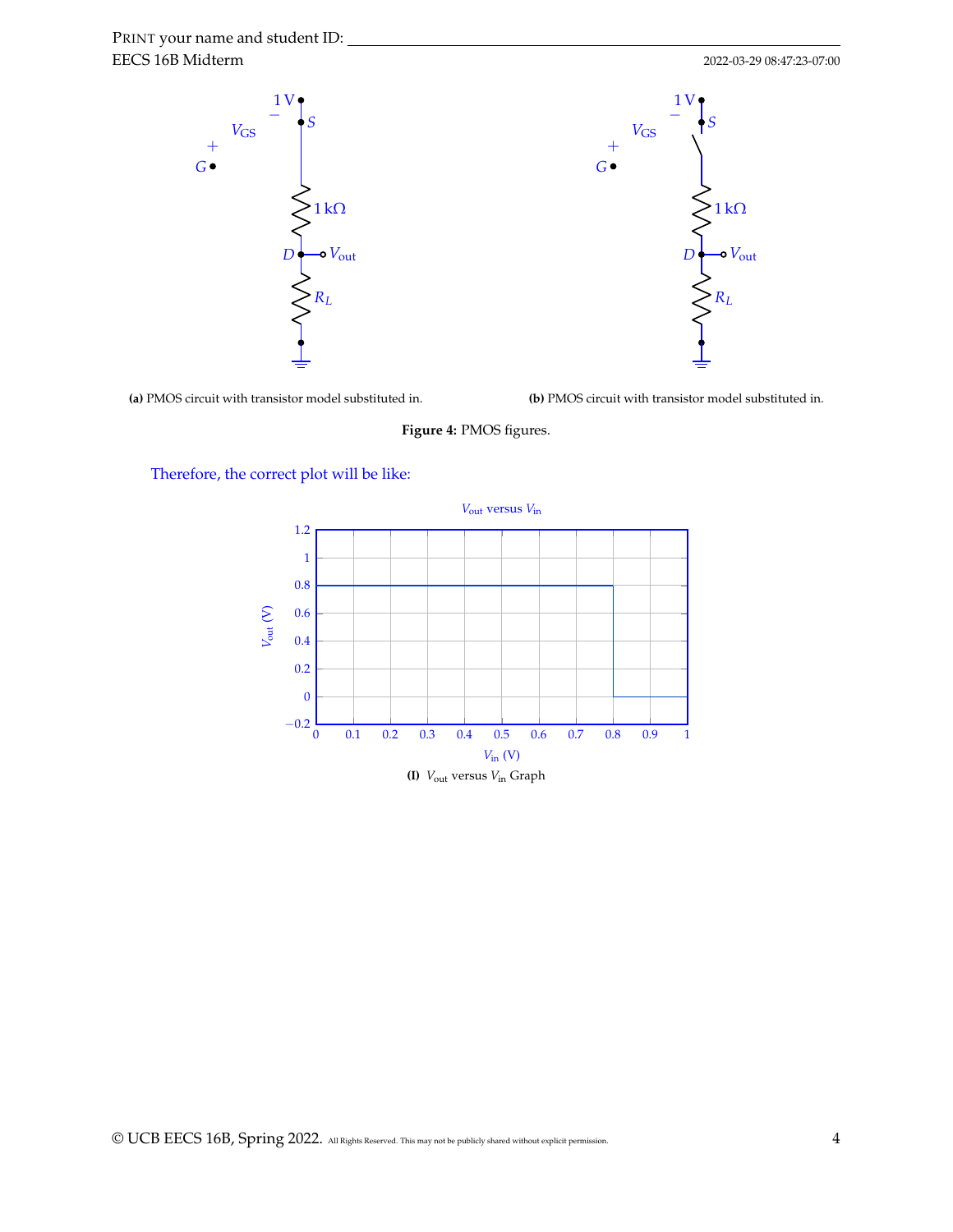# **6. Filter Circuits (14 pts.)**

(a) (8 pts.) Below, you have filter circuits A, B, C, D, each with specific component values. **Fill in the bubbles to match each filter to its corresponding magnitude transfer function plot out of choices I, II, III, IV.** Note that each plot may be assigned to filters **once, more than once, or not at all.** Each filter has **exactly one** corresponding plot.

**SI Prefixes and Exponent definitions:** nano (n):  $10^{-9}$ ; micro ( $\mu$ ):  $10^{-6}$ ; milli (m):  $10^{-3}$ ; kilo (k): 10<sup>3</sup>; mega (M): 10<sup>6</sup>; giga (G): 10<sup>9</sup>



© UCB EECS 16B, Spring 2022. All Rights Reserved. This may not be publicly shared without explicit permission. 5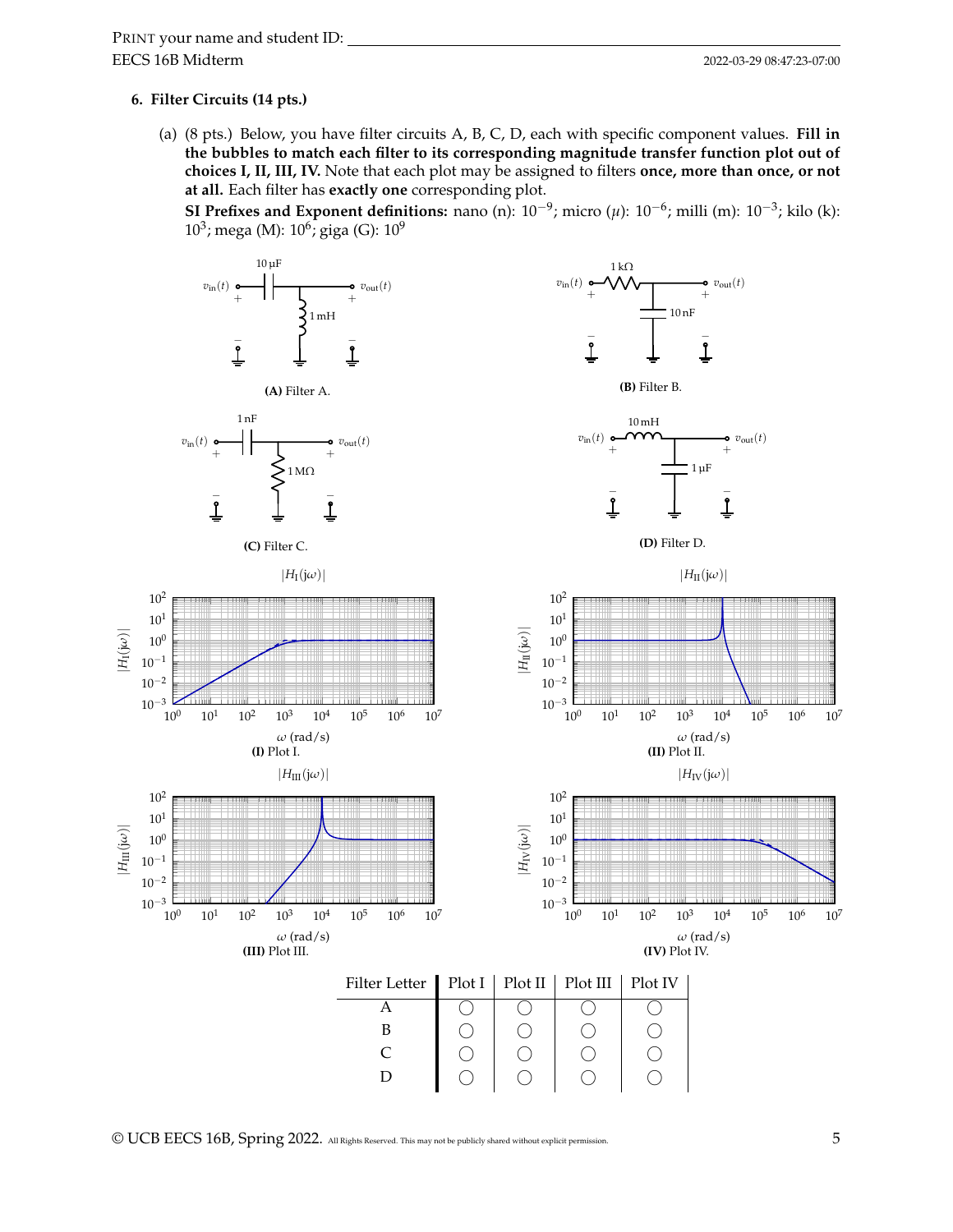#### **Solution:**

| Filter Letter   Plot I   Plot II   Plot III   Plot IV |  |  |
|-------------------------------------------------------|--|--|
|                                                       |  |  |
| B                                                     |  |  |
|                                                       |  |  |
|                                                       |  |  |

First of all, (A) and (D) are both LC circuits, where a sharp peak can be observed at  $\omega = \frac{1}{\sqrt{LC}}$ , therefore, they map to Plot II and III. For filter (A) and (D), the capacitor becomes short when *ω* goes to  $\infty$ , then we have  $v_{\text{out}} = v_{\text{in}}$  for (A) and  $v_{\text{out}} = 0$  for (D). Therefore, filter (A)  $\longrightarrow$  Plot III, filter  $(D) \longrightarrow$  Plot II.

(B) and (C) are RC circuits, where (B) is a first-order low-pass filter and (C) is a first-order highpass filter, therefore, filter (B)  $\longrightarrow$  Plot IV, filter (C)  $\longrightarrow$  Plot I.

For reference, we provide the following transfer functions:

| <b>Filter Letter</b> | $H(j\omega)$                                                                                             |  |
|----------------------|----------------------------------------------------------------------------------------------------------|--|
| A                    | jωL<br>$H(j\omega) =$<br>$\frac{1}{\mathsf{j}\omega\mathsf{C}}+\mathsf{j}\omega L$                       |  |
| B                    | $\frac{1}{2}$<br>$H(j\omega)$<br>$+R$<br>$\frac{1}{100}$ C                                               |  |
| C                    | $H(j\omega)$<br>$\frac{1}{j\omega C}$<br>$+R$                                                            |  |
|                      | $\overline{\mathrm{i}\omega\mathrm{C}}$<br>$H(j\omega)$<br>ωL<br>$\overline{\mathrm{i}\omega\mathrm{C}}$ |  |

(b) (6 pts.) Now, in order to design a band-pass filter, one possible way is to cascade two filters above. Below, you have filter circuits A, B, C, each with specific component values. **Fill in the bubbles to match each filter to its corresponding magnitude transfer function plot out of choices I, II, III.**

Note that each plot may be assigned to filters **once, more than once, or not at all.** Each filter has **exactly one** corresponding plot.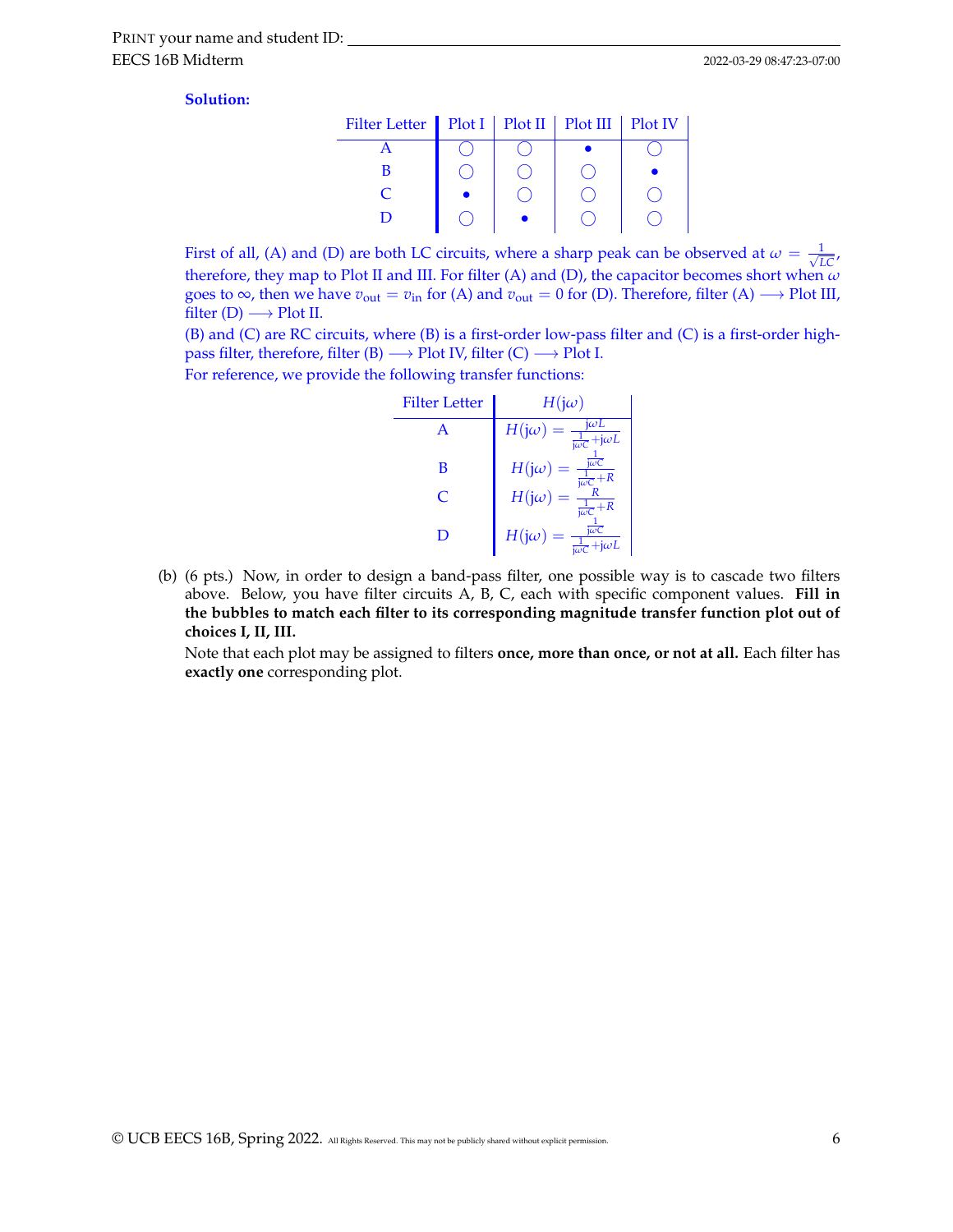#### 2022-03-29 08:47:23-07:00



| III Plot III |  |
|--------------|--|
|--------------|--|

| Filter Letter Plot I   Plot II   Plot III |  |  |
|-------------------------------------------|--|--|
|                                           |  |  |
|                                           |  |  |
|                                           |  |  |

**Solution:**

| Filter Letter   Plot I   Plot II   Plot III |  |  |
|---------------------------------------------|--|--|
|                                             |  |  |
|                                             |  |  |
|                                             |  |  |

First of all, filter (A) and (B) have the same transfer functions, which equals to the product of two transfer functions (left and right). Swapping the order doesn't change the overall transfer function.

Filter (C) is a RLC band-pass filter which has a much sharper peak, which corresponds to Plot III.

For reference, we provide the following transfer functions:

Filter Letter

\n
$$
H(j\omega)
$$
\nA

\n
$$
H(j\omega) = \frac{\frac{1}{j\omega C} + R}{\frac{1}{j\omega C} + R} \cdot \frac{R}{\frac{1}{j\omega C} + R}
$$
\nB

\n
$$
H(j\omega) = \frac{\frac{1}{j\omega C}}{\frac{1}{j\omega C} + R} \cdot \frac{R}{\frac{1}{j\omega C} + R}
$$
\nC

\n
$$
H(j\omega) = \frac{R}{\frac{1}{j\omega C} + R + j\omega L}
$$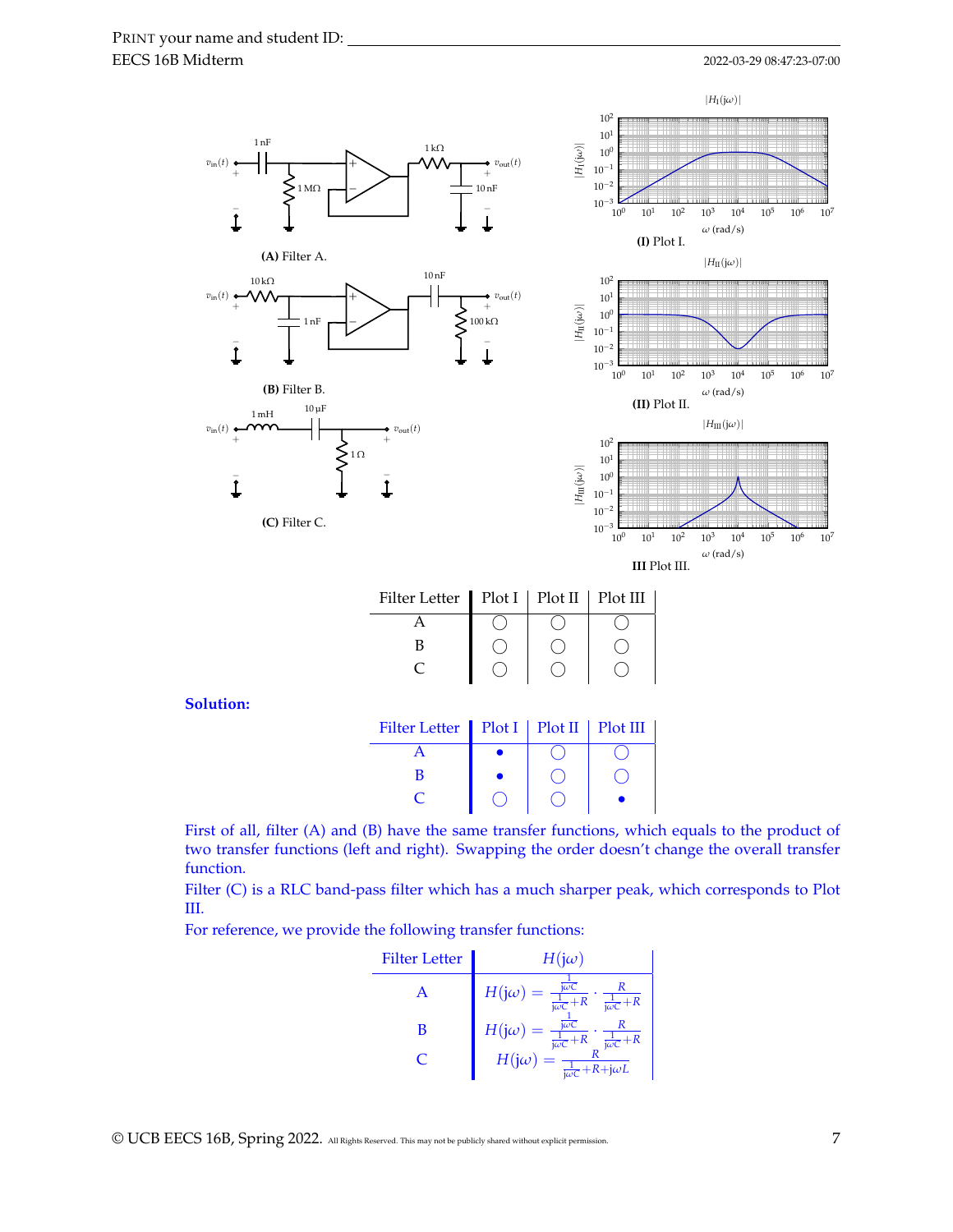## **7. Magnitude, Phase, and Cascades (8 pts.)**

Suppose you have the transfer function  $H(i\omega)$  for a system as given in eq. [\(1\)](#page-7-0) below:

<span id="page-7-0"></span>
$$
H(j\omega) = \frac{20}{1 + j\frac{\omega}{\omega_0}}
$$
 (1)

where  $\omega_0 := 1 \times 10^7 \frac{\text{rad}}{\text{s}}$ .

Answer the following questions.

(a) (2 pts.) What is the transfer function's magnitude  $|H(j\omega)|$  at  $\omega = 0 \frac{\text{rad}}{\text{s}}$ ?

**Solution:**  $|H(j \cdot 0)| =$  $\overline{20}$  $1+j\frac{0}{10^7}$  $\Big| = 20.$ 

- (b) (2 pts.) What is the transfer function's magnitude  $|H(\mathrm{j}\omega)|$  at  $\omega = \infty \frac{\text{rad}}{\text{s}}$ ? **Solution:**  $|H(j \cdot \infty)| =$  $rac{20}{1+j\frac{8}{10^7}}$  $\Big| = 0.$
- (c) (2 pts.) What is the transfer function's phase  $\measuredangle H(\mathrm{j}\omega)$  at  $\omega = 1 \times 10^7 \, \frac{\text{rad}}{\text{s}}$ ?

**Solution:** 
$$
\angle H(j \cdot 1 \times 10^7 \frac{\text{rad}}{\text{s}}) = \angle \left(\frac{20}{1 + j\frac{10^7}{10^7}}\right) = \angle \left(\frac{20}{1 + j}\right) = -\frac{\pi}{4} \text{rad or } -45^{\circ}
$$

(d) (2 pts.) You cascade the systems  $S_1$  as defined by the transfer function:

$$
H_1(j\omega) = \frac{20}{1 + j\frac{\omega}{\omega_1}}\tag{2}
$$

with another system  $S_2$  as defined by the transfer function:

$$
H_2(j\omega) = \frac{100}{1 + j\frac{\omega}{\omega_2}}.\tag{3}
$$

where  $\omega_1 := 1 \times 10^7 \frac{\text{rad}}{\text{s}}$  and  $\omega_2 := 1 \times 10^4 \frac{\text{rad}}{\text{s}}$ .

You place *S*<sub>2</sub> after *S*<sub>1</sub>, with unity-gain buffers in between. **Write the overall transfer function**  $H_{\text{cascade}}(i\omega)$  in terms of  $j\omega$ . You do not need to simplify your answer for this subpart. **Solution:**  $H_{\text{cascade}}(j\omega)$  **in terms of**  $j\omega$ . You do not need to simplify your answer for this subpart. Cascading filters leads to the product of their transfer functions as the output of one filter will

become the input of the next. Thus we have:  $H_{\text{cascade}}(j\omega) = H_1(j\omega) \times H_2(j\omega) = \left(\frac{20}{1+j\frac{\omega}{10^7}}\right)$  $\vert x \vert$  $\left( \frac{100}{1+j\frac{\omega}{10^4}} \right.$ .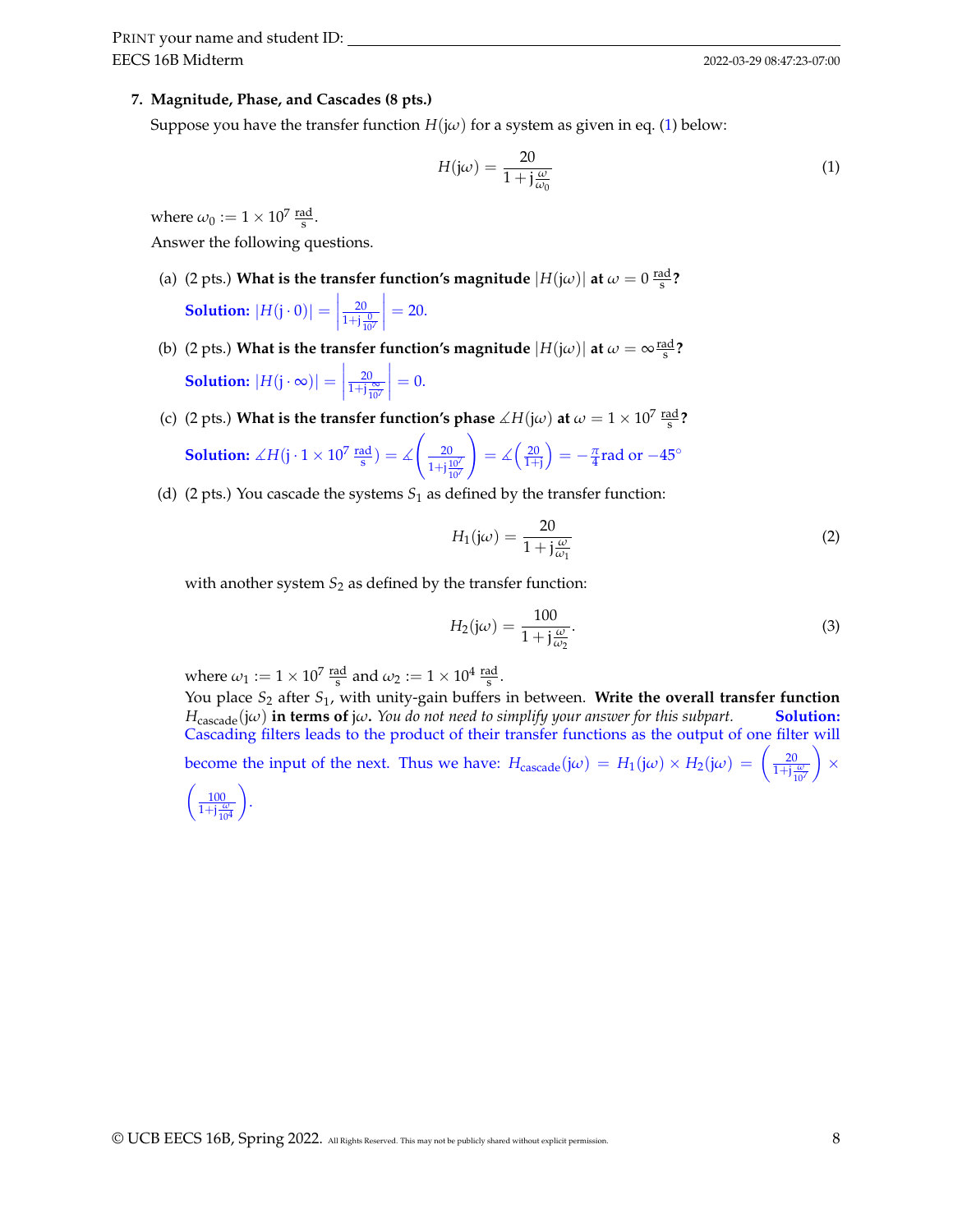#### **8. Stability of Discrete-Time System (8 pts.)**

Suppose we are working with a linear model which has the form:

$$
\frac{\begin{bmatrix} x_1[i+1] \\ x_2[i+1] \end{bmatrix}}{\frac{x[i+1]}{x[i+1]}} = \underbrace{\begin{bmatrix} 0 & 1 \\ k & 1 \end{bmatrix}}_{A_d} \frac{\begin{bmatrix} x_1[i] \\ x_2[i] \end{bmatrix}}{\frac{x[i]}} + \begin{bmatrix} 0 \\ 1 \end{bmatrix} w[i],
$$
\n(4)

where  $k \in \mathbb{R}$  is an unknown variable.

(a) (4 pts.) **Give the range of** *k***, such that the matrix** *A<sup>d</sup>* **has only real eigenvalues**. *Justify your answer.*

**Solution:** To find the eigenvalues of  $A_d$ , we will solve  $\det(A_d - \lambda I) = 0$ . In other words, we aim to find *λ*, such that

$$
\det(A_d - \lambda I) = \det\left(\begin{bmatrix} 0 - \lambda & 1\\ k & 1 - \lambda \end{bmatrix}\right) \tag{5}
$$

$$
= \lambda(\lambda - 1) - k \tag{6}
$$

$$
= \lambda^2 - \lambda - k \tag{7}
$$

$$
=0.\t(8)
$$

The quadratic formula gives

<span id="page-8-0"></span>
$$
\lambda = \frac{1 \pm \sqrt{1 + 4k}}{2} \tag{9}
$$

Now, in order to find the range of *k* to ensure that *λ*s are real, 1 + 4*k* has to be greater than or equal to 0. Therefore, the answer is  $k \geq -\frac{1}{4}$ .

- (b) (4 pts.) **Choose the possible** *k* **value(s) from the following options such that the above model is stable.** *Select all choices that apply.*
	- i.  $k = -\frac{3}{4}$ . ii.  $k = 1$ .
	-
	- iii.  $k = -\frac{1}{4}$ .
	- iv.  $k = \frac{1}{4}$ .

**Solution:** The condition of a stable system is that the magnitudes of all the eigenvalues are less than 1.

As given by equation [9](#page-8-0) and the previous sub-problem, when  $k \ge -\frac{1}{4}$ , the eigenvalues are real. Therefore, to make sure the system is stable, we need to have

$$
-1 < \frac{1 - \sqrt{1 + 4k}}{2} \le \frac{1 + \sqrt{1 + 4k}}{2} < 1. \tag{10}
$$

Solving it we have  $-\frac{1}{4} \leq k < 0$ .

On the other hand, when  $k < -\frac{1}{4}$ , the eigenvalues become not purely real, and we have

$$
\lambda = \frac{1 \pm j\sqrt{-1 - 4k}}{2},\tag{11}
$$

Now, for both eigenvalues,

$$
|\lambda| = \frac{\sqrt{1 + (-1 - 4k)}}{2} = \frac{\sqrt{-4k}}{2} < 1. \tag{12}
$$

Solving it we have  $-\frac{1}{4} > k > -1$ .

In summary, to ensure that the system is stable, the range of *k* is −1 < *k* < 0. Therefore, (i) and (iii) are the correct answers.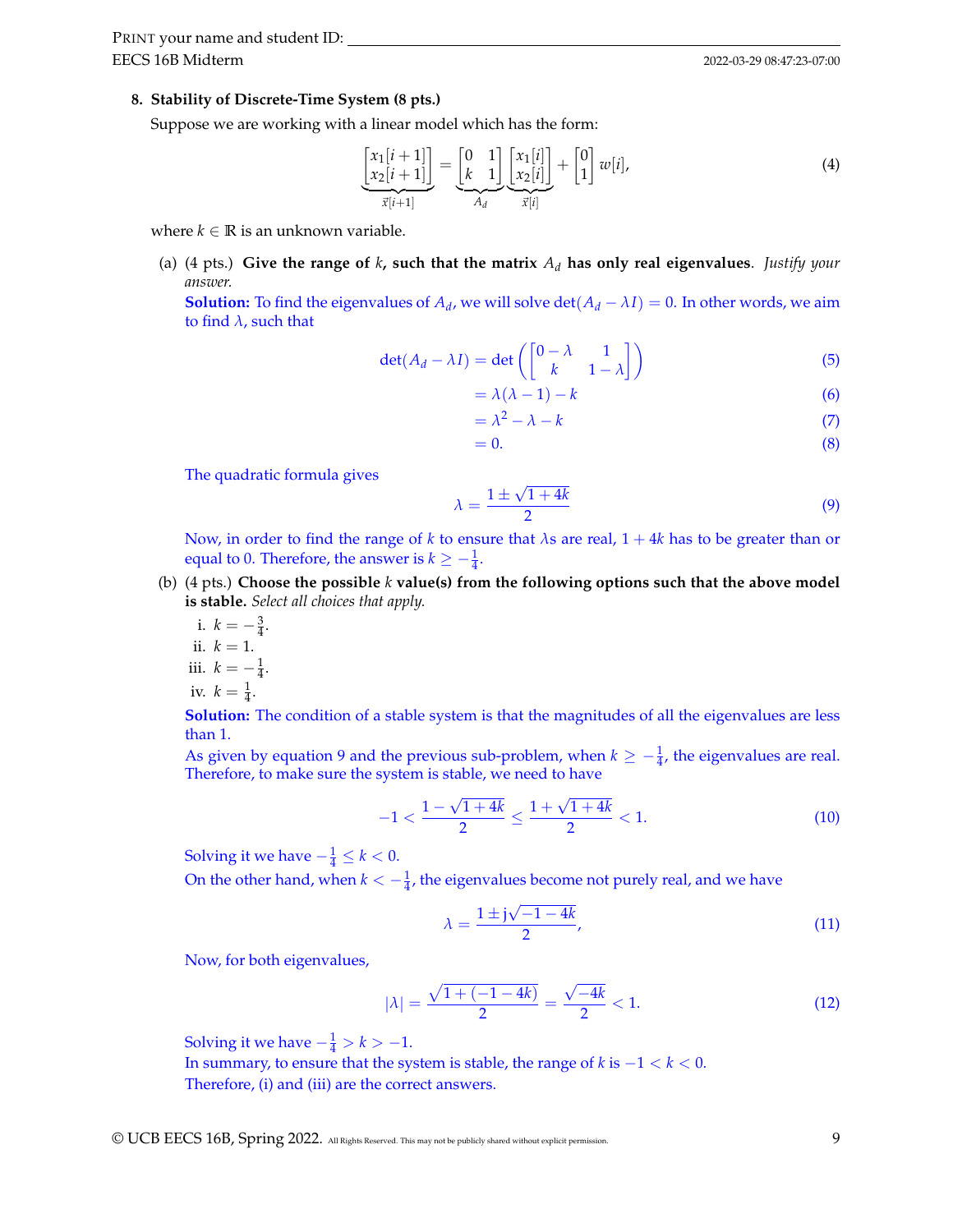EECS 16B Midterm PRINT your name and student ID:

# **9. Controllability and Eigenvalue Placement (8 pts.)**

Suppose we are working with a linear model with two-dimensional state  $\vec{x}$ :  $\mathbb{N} \to \mathbb{R}^2$  but onedimensional input  $u: \mathbb{N} \to \mathbb{R}$ :

<span id="page-9-0"></span>
$$
\underbrace{\begin{bmatrix} x_1[i+1] \\ x_2[i+1] \end{bmatrix}}_{=\vec{x}[i+1]} = \underbrace{\begin{bmatrix} 1 & 0 \\ 0 & 1 \end{bmatrix}}_{=A} \underbrace{\begin{bmatrix} x_1[i] \\ x_2[i] \end{bmatrix}}_{=\vec{x}[i]} + \underbrace{\begin{bmatrix} b_1 \\ b_2 \end{bmatrix}}_{=\vec{b}} u[i] \tag{13}
$$

where  $b_1 \neq 0$  and  $b_2 \neq 0$ .

(a) (4 pts.) **Show that the model in Equation [\(13\)](#page-9-0) is not controllable. Solution:** The controllability matrix of Equation [\(13\)](#page-9-0) is

$$
C_2 := \begin{bmatrix} A\vec{b} & \vec{b} \end{bmatrix} = \begin{bmatrix} \vec{b} & \vec{b} \end{bmatrix} \tag{14}
$$

which is (column) rank 1 and thus not controllable.

(b) (4 pts.) Suppose we add feedback control of the form

$$
u[i] := \underbrace{[f_1 \quad f_2]}_{= \vec{f}^\top} \underbrace{[x_1[i]}_{= \vec{x}[i]}.
$$
\n
$$
(15)
$$

Show that one of the eigenvalues of  $A_{\text{CL}} := A + \vec{b} \vec{f}^\top$  is 1, regardless of the values of  $f_1$  and  $f_2$ .

**Solution:**

First Solution:

Since  $A = I$ , we can write

$$
A_{\rm CL} - \lambda I = A + \vec{b} \vec{f}^{\top} - \lambda I \tag{16}
$$

$$
= I + \vec{b} \vec{f}^{\top} - \lambda I \tag{17}
$$

$$
= (1 - \lambda)I + \vec{b}\vec{f}^{\top}
$$
\n(18)

and if  $\lambda = 1$  then  $A_{CL} - \lambda I$  is not full rank (i.e., is rank 1). Hence  $\lambda$  is an eigenvalue of  $A_{CL}$ . Alternative Solution:

We calculate

$$
A_{\rm CL} = A + \vec{b} \vec{f}^{\top} \tag{19}
$$

$$
= \begin{bmatrix} 1 & 0 \\ 0 & 1 \end{bmatrix} + \begin{bmatrix} b_1 \\ b_2 \end{bmatrix} \begin{bmatrix} f_1 & f_2 \end{bmatrix}
$$
 (20)

$$
= \begin{bmatrix} 1 + b_1 f_1 & b_1 f_2 \\ b_2 f_1 & 1 + b_2 f_2 \end{bmatrix} . \tag{21}
$$

Then we have

$$
A_{\rm CL} - \lambda I = \begin{bmatrix} 1 + b_1 f_1 - \lambda & b_1 f_2 \\ b_2 f_1 & 1 + b_2 f_2 - \lambda \end{bmatrix}.
$$
 (22)

At this point one can plug in  $\lambda = 1$  and conclude  $A_{CL} - I$  has rank 1, so 1 is an eigenvalue of *A*CL. This is another alternate solution.

Continuing on, the characteristic polynomial is

$$
p_{A_{\text{CL}}}(\lambda) := \det(A_{\text{CL}} - \lambda I) \tag{23}
$$

$$
= det \left( \begin{bmatrix} 1 + b_1 f_1 - \lambda & b_1 f_2 \\ b_2 f_1 & 1 + b_2 f_2 - \lambda \end{bmatrix} \right) \tag{24}
$$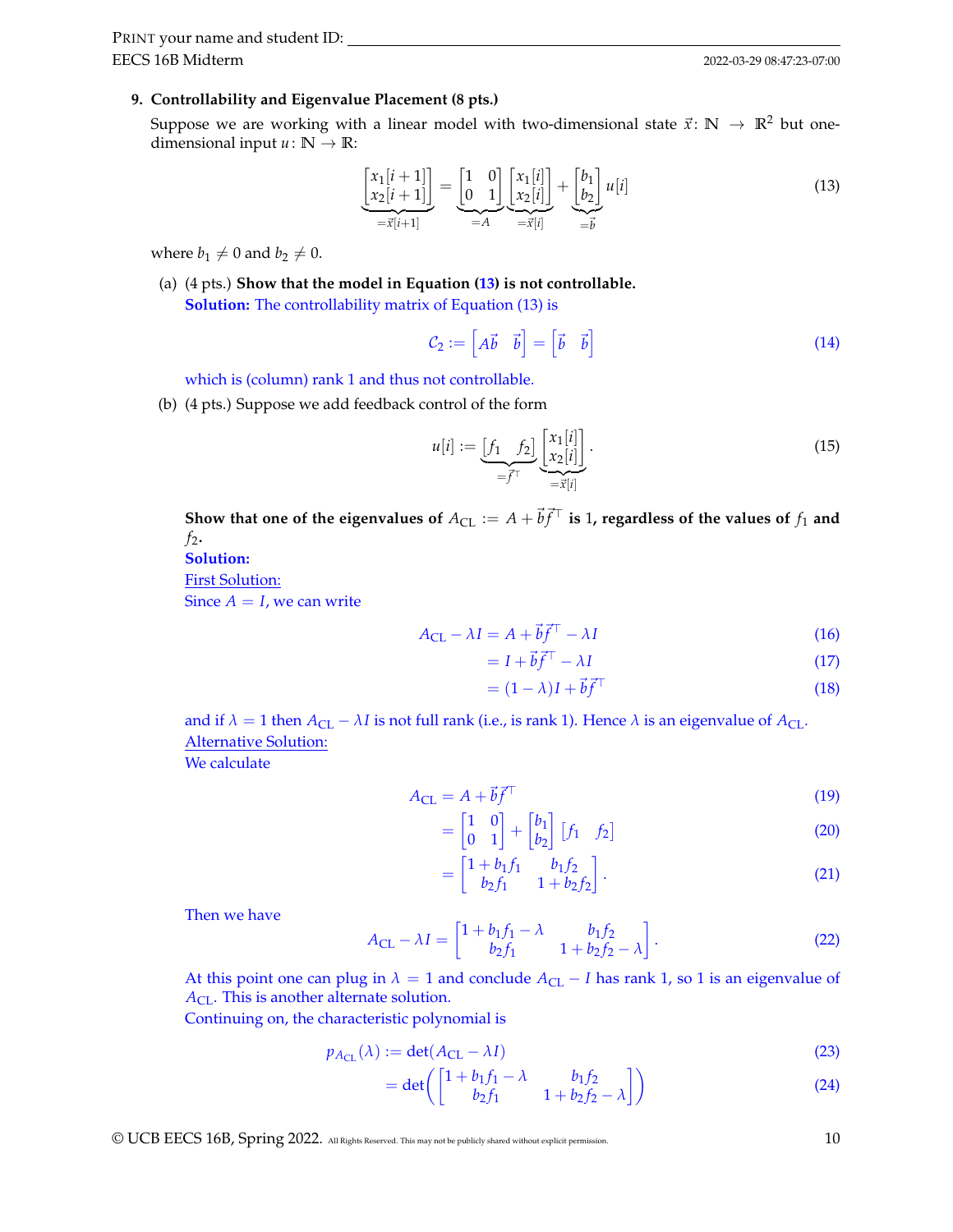$$
= (1 + b_1 f_1 - \lambda)(1 + b_2 f_2 - \lambda) - b_1 b_2 f_1 f_2 \tag{25}
$$

$$
= \lambda^2 - (b_1 f_1 + b_2 f_2 + 2)\lambda + (b_1 f_1 + b_2 f_2 + 1). \tag{26}
$$

Plugging in  $\lambda = 1$  gives

$$
p_{A_{\text{CL}}}(1) = 1^2 - (b_1 f_1 + b_2 f_2 + 2) \cdot 1 + (b_1 f_1 + b_2 f_2 + 1) \tag{27}
$$

$$
= (1 - b1f1 - b2f2 - 2) + (b1f1 + b2f2 + 1)
$$
\n(28)

$$
= -(b_1f_1 + b_2f_2 + 1) + (b_1f_1 + b_2f_2 + 1)
$$
\n(29)

$$
=0\tag{30}
$$

so 1 is an eigenvalue of  $A_{CL}$  as desired.

How to solve this if you didn't know an eigenvalue:

Suppose  $A_{CL}$  has eigenvalues  $\lambda_1$  and  $\lambda_2$ . Since the leading coefficient of  $\lambda$  in  $p_{A_{CL}}(\lambda)$  is 1, we can expand

$$
p_{A_{\rm CL}}(\lambda) = (\lambda - \lambda_1)(\lambda - \lambda_2) \tag{31}
$$

$$
= \lambda^2 - (\lambda_1 + \lambda_2)\lambda + \lambda_1\lambda_2.
$$
 (32)

Thus by matching coefficients of powers of *λ*,

$$
\lambda_1 + \lambda_2 = b_1 f_1 + b_2 f_2 + 2 \tag{33}
$$

$$
\lambda_1 \lambda_2 = b_1 f_1 + b_2 f_2 + 1. \tag{34}
$$

This system is solved by

$$
\lambda_1 = b_1 f_1 + b_2 f_2 + 1 \qquad \lambda_2 = 1 \tag{35}
$$

or the opposite assignment. Thus one of the eigenvalues is 1, no matter what the feedback *f*1, *f*<sup>2</sup> are, though the other eigenvalue can be set to whatever we want.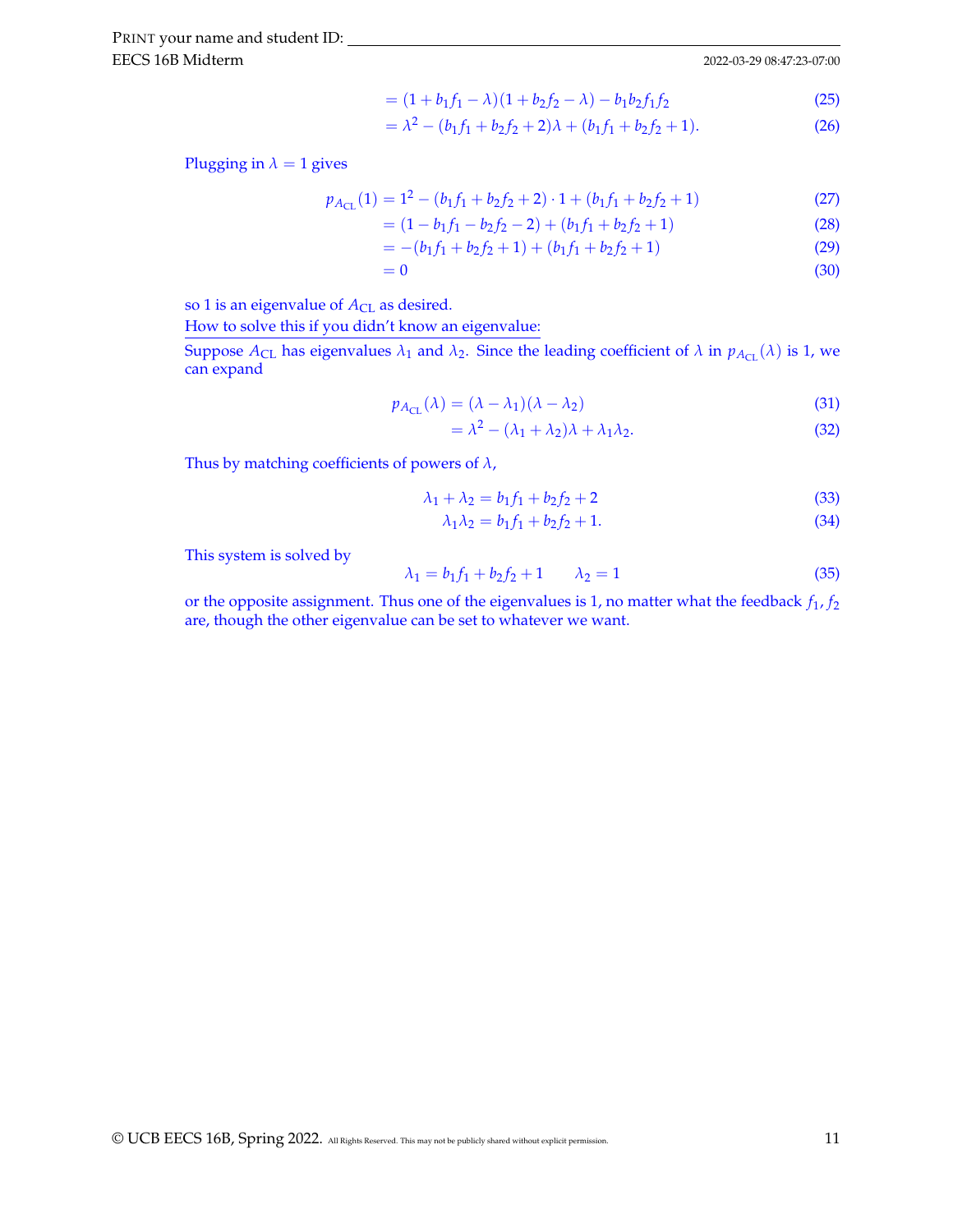#### **10. Brain Stimulation (27 pts.)**

For his neuron-modeling project Krishna thought of consulting his close friend Radhika, who is a neuroscientist. According to Radhika's suggestions, Krishna came up with the following model of the cell-membrane of a neuron:



**Figure 9:** Electrical model of the neuron membrane

(a) (7 pts.) Now Krishna wants to see how the neuron behaves to an external current stimulus. As he found the complete model very difficult to analyze, he starts his analysis with the following simple model:



**Figure 10:** Simplified circuit model of a neuron membrane with an external current stimulus.

For all parts of this problem the external stimulus  $I_{ext}(t)$  is a piece-wise constant function as shown below: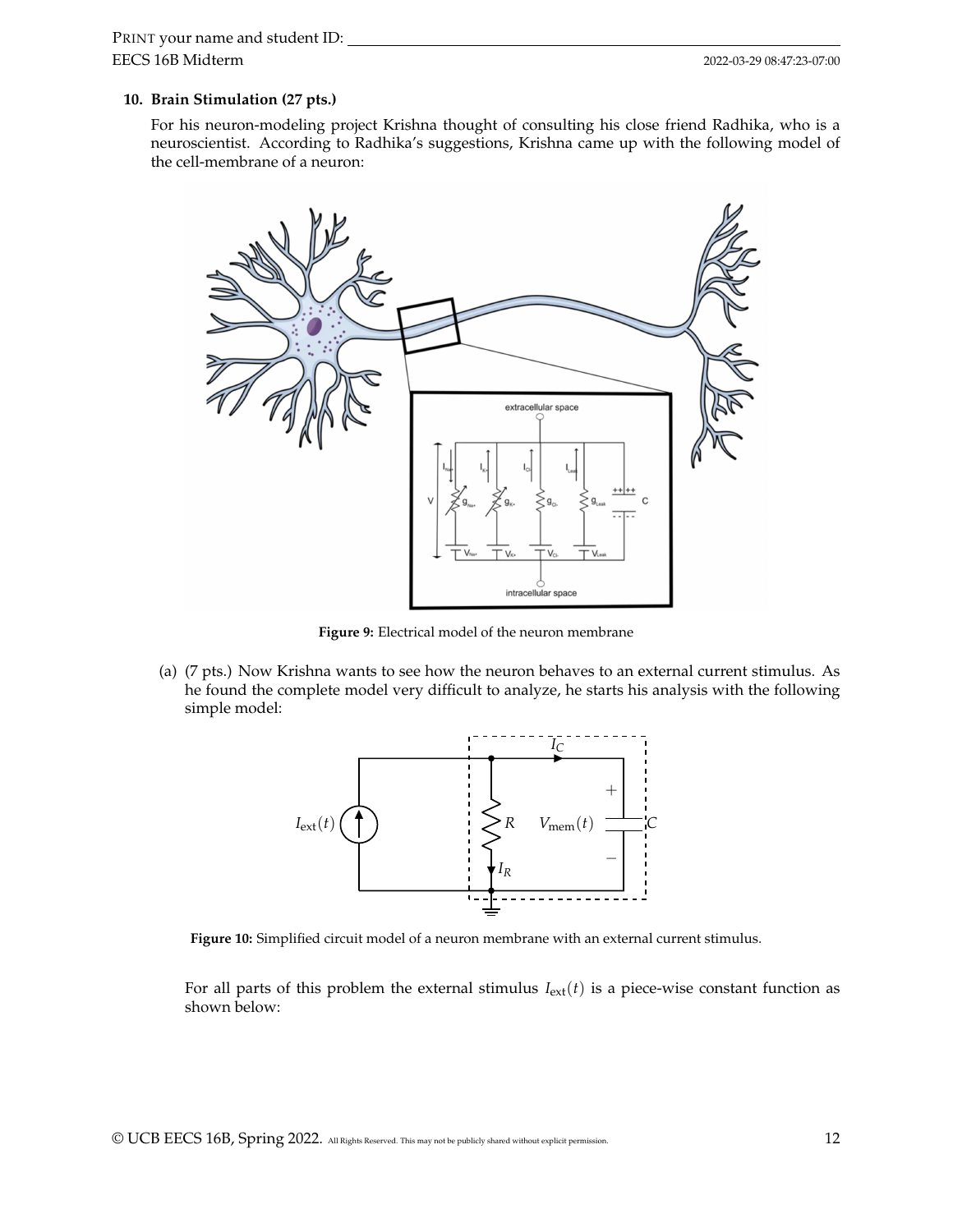

- i. Find the value of  $V_{\text{mem}}(0)$  assuming the system reached steady-state for  $t < 0$ . **Solution:** As  $I_{ext}(t) = 0$  for  $t < 0$ , we can conclude  $V_{mem}(0) = 0$ .
- ii. **Solve for**  $V_{\text{mem}}(t)$  where  $t \geq 0$ . **Show your work. Solution:** KCL for the given circuit model can be written as

$$
I_{\text{ext}}(t) = \frac{V_{\text{mem}}(t)}{R} + C\frac{d}{dt}V_{\text{mem}}(t)
$$
\n(36)

$$
\frac{\mathrm{d}}{\mathrm{d}t}V_{\mathrm{mem}}(t) = -\frac{V_{\mathrm{mem}}(t)}{RC} + \frac{I_{\mathrm{ext}}(t)}{C}
$$
\n(37)

Note that for  $t \geq 0$ ,  $I_{ext}(t) = I_e$ . Hence, substituting  $(V_{mem}(t) - RI_e)$  with  $V_{mem}(t)$  we get

$$
\frac{\mathrm{d}}{\mathrm{d}t}\widetilde{V}_{\text{mem}}(t) = -\frac{\widetilde{V}_{\text{mem}}(t)}{RC}
$$
\n(38)

Solving eq. [38](#page-12-0) we get

<span id="page-12-1"></span><span id="page-12-0"></span>
$$
\widetilde{V}_{\text{mem}}(t) = K_0 e^{-\frac{t}{RC}}
$$
\n(39)

As  $V_{\text{mem}}(0) = 0$ , we have  $V_{\text{mem}}(0) = -RI_e$ . Applying this initial condition in eq. [39,](#page-12-1) we get

$$
\widetilde{V}_{\text{mem}}(t) = -R I_e e^{-\frac{t}{RC}} \tag{40}
$$

$$
V_{\text{mem}}(t) = RI_e \left( 1 - e^{-\frac{t}{RC}} \right) \tag{41}
$$

iii. Qualitatively sketch  $V_{\text{mem}}(t)$  on the below plot, and label the steady-state value by filling **in the un-filled** *y***-axis label.**





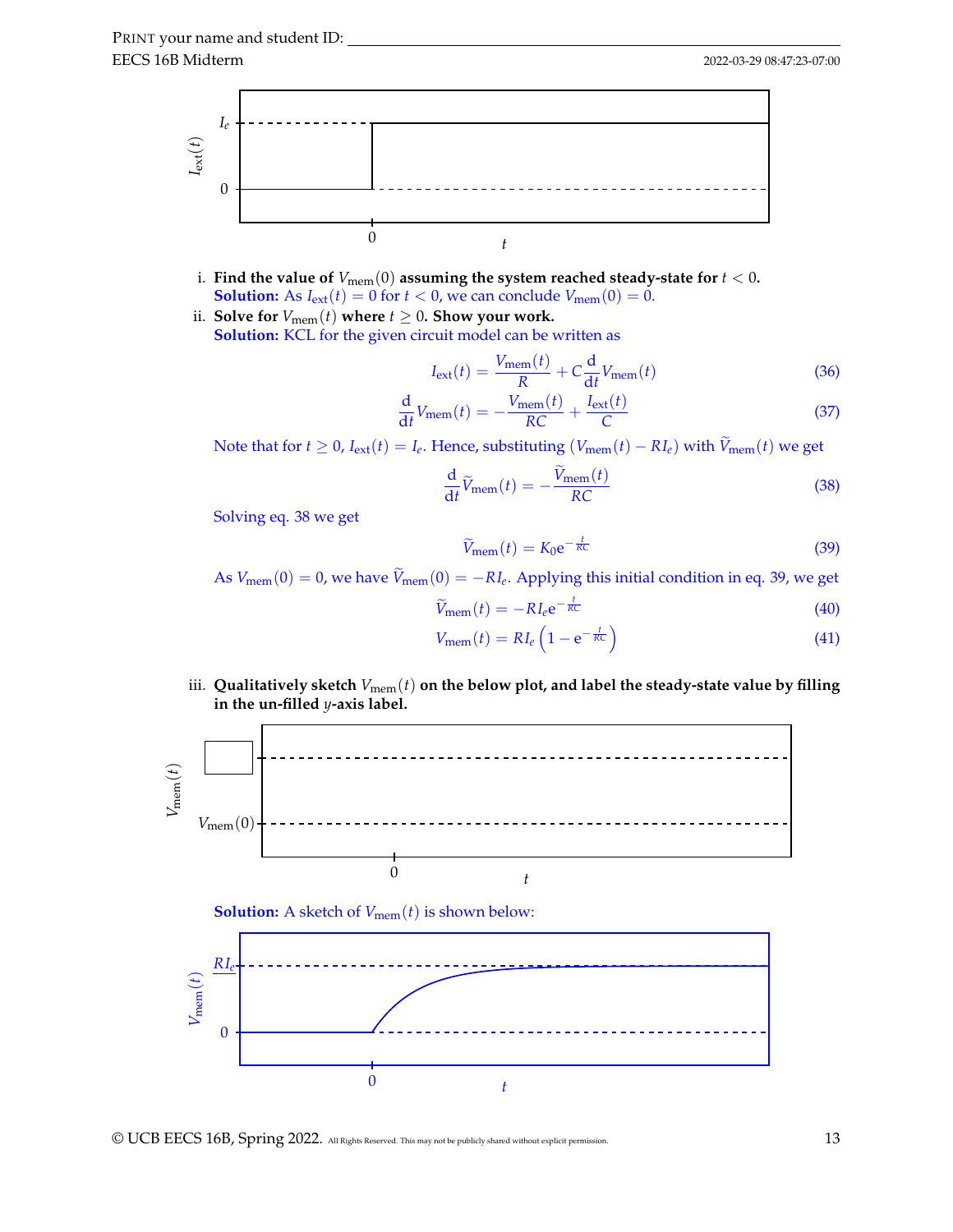(b) (8 pts.) As a part of his project, Krishna needs to measure the neural potentials. However, in the measurement process multiple neurons can come into contact. He came up with the following circuit modeling two neuron membranes in contact with each other.



**Figure 11:** Simplified circuit model for two neuron membranes in contact.

By doing nodal analysis of the circuit, he found that the membrane voltages  $V_1(t)$  and  $V_2(t)$ are related to the external current stimulus  $(I_{ext}(t))$  through the following vector differential equation:

$$
\frac{\mathrm{d}}{\mathrm{d}t} \begin{bmatrix} V_1(t) \\ V_2(t) \end{bmatrix} = \begin{bmatrix} a & \frac{1}{R_3 C_1} \\ \frac{1}{R_3 C_2} & -\frac{1}{(R_2 || R_3) C_2} \end{bmatrix} \begin{bmatrix} V_1(t) \\ V_2(t) \end{bmatrix} + \begin{bmatrix} b \\ 0 \end{bmatrix} I_{\text{ext}}(t) \tag{42}
$$

where  $R_i||R_j = \frac{R_iR_j}{R_i+R_j}$  $\frac{R_1R_2}{R_1+R_1}$ . Find expressions for *a* and *b* in terms of  $R_1$ ,  $R_2$ ,  $R_3$ ,  $C_1$  and  $C_2$ . **Solution:** Applying KCL and element equations on the circuit gives the following set of equations

<span id="page-13-5"></span>
$$
I_1(t) = \frac{V_1(t)}{R_1} + C_1 \frac{d}{dt} V_1(t)
$$
\n(43)

$$
I_2(t) = \frac{V_2(t)}{R_2} + C_2 \frac{d}{dt} V_2(t)
$$
\n(44)

<span id="page-13-4"></span><span id="page-13-3"></span>
$$
I_1(t) + I_2(t) = I_{\text{ext}}(t)
$$
\n(45)

<span id="page-13-2"></span><span id="page-13-1"></span><span id="page-13-0"></span>
$$
I_2(t) = \frac{V_1(t) - V_2(t)}{R_3}
$$
\n(46)

substituting eq. [46](#page-13-0) in eq. [45](#page-13-1) we get

$$
I_1(t) = I_{\text{ext}}(t) - \frac{V_1(t) - V_2(t)}{R_3}
$$
\n(47)

substituting the results from eq. [47](#page-13-2) and eq. [46](#page-13-0) in eq. [43](#page-13-3) and eq. [44](#page-13-4) respectively gives us the following differential equations of  $V_1$  and  $V_2$ ,

$$
\frac{d}{dt}V_1(t) = -\frac{V_1(t)}{R_1C_1} + \frac{I_{ext}(t)}{C_1} - \frac{V_1 - V_2}{R_3C_1}
$$
\n(48)

$$
\frac{d}{dt}V_2(t) = -\frac{V_2(t)}{R_2C_2} + \frac{V_1(t) - V_2(t)}{R_3C_2}
$$
\n(49)

Hence, the resulting vector differential equation becomes,

$$
\frac{\mathrm{d}}{\mathrm{d}t}\begin{bmatrix}V_1(t)\\V_2(t)\end{bmatrix}=\begin{bmatrix}-\frac{1}{(R_1||R_3)C_1} & \frac{1}{R_3C_1} \\ \frac{1}{R_3C_2} & -\frac{1}{(R_2||R_3)C_2}\end{bmatrix}\begin{bmatrix}V_1(t)\\V_2(t)\end{bmatrix}+\begin{bmatrix}\frac{1}{C_1}\\0\end{bmatrix}I_{\text{ext}}(t) \tag{50}
$$

© UCB EECS 16B, Spring 2022. All Rights Reserved. This may not be publicly shared without explicit permission. 14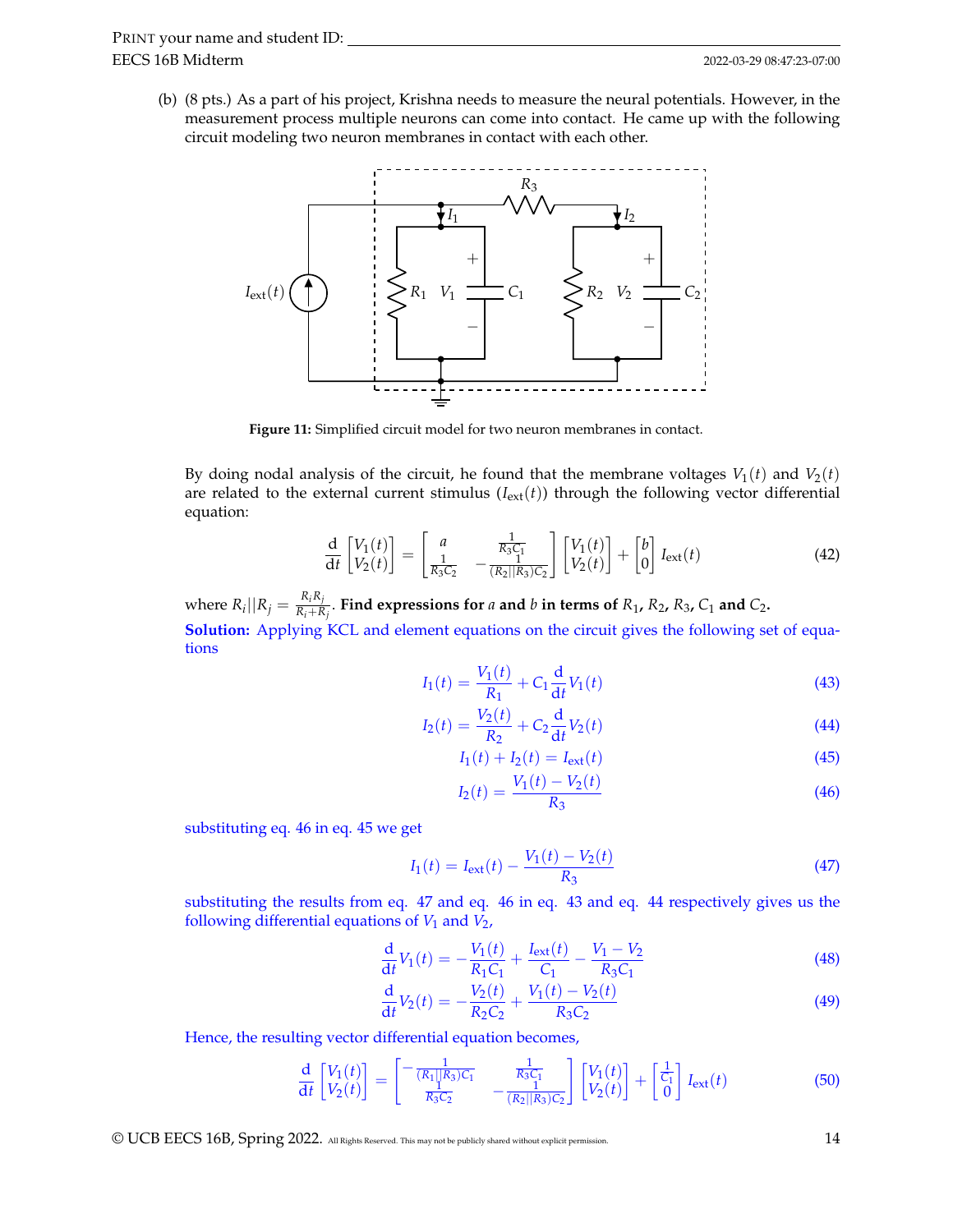EECS 16B Midterm PRINT your name and student ID:

Which means,

$$
a = -\frac{1}{(R_1||R_3)C_1} \tag{51}
$$

<span id="page-14-0"></span>
$$
b = \frac{1}{C_1} \tag{52}
$$

(c) (12 pts.) Suppose for some appropriate component values, the vector differential equation [42](#page-13-5) can be written in the following form

$$
\frac{\mathrm{d}}{\mathrm{d}t}\vec{x}(t) = \begin{bmatrix} -30 & 10\\ 10 & -30 \end{bmatrix} \vec{x}(t) + \begin{bmatrix} 10^3\\ 0 \end{bmatrix} u(t) \tag{53}
$$

where  $\vec{x}(t) = \begin{bmatrix} x_1(t) \\ x_2(t) \end{bmatrix}$ *x*2(*t*)  $= \begin{bmatrix} V_1(t) \\ V(t) \end{bmatrix}$  $V_2(t)$ and  $u(t) = I_{ext}(t)$ . The external current source,  $I_{ext}(t)$  is same as in part (a) with  $I_e = 10$  mA. Plugging the value of  $I_{ext}(t)$ , for  $t > 0$  eq. [53](#page-14-0) becomes

$$
\frac{\mathrm{d}}{\mathrm{d}t}\vec{x}(t) = \begin{bmatrix} -30 & 10\\ 10 & -30 \end{bmatrix} \vec{x}(t) + \begin{bmatrix} 10\\ 0 \end{bmatrix}
$$
\n(54)

Let's say the two eigenvalues of  $\begin{bmatrix} -30 & 10 \\ 10 & -30 \end{bmatrix}$  are  $\lambda_1$ ,  $\lambda_2$  and the corresponding eigenvectors are  $\vec{v}_1$ ,  $\vec{v}_2$  respectively. Let's also define  $V = [\vec{v}_1 \quad \vec{v}_2]$ . It's given to you that  $\lambda_1 = -40$ ,  $\vec{v}_1 = \begin{bmatrix} 1 \\ -1 \end{bmatrix}$ −1 1 and  $\vec{v}_2 = \begin{bmatrix} 1 \\ 1 \end{bmatrix}$ 1  $\bigg$ . You can also consider  $V^{-1} = \frac{1}{2}$  $\begin{bmatrix} 1 & -1 \\ 1 & 1 \end{bmatrix}$ .

#### i. **Find the value of**  $\lambda_2$ .

**Solution:** Plugging in the component values, *A* can be found as,

<span id="page-14-1"></span>
$$
A = \begin{bmatrix} -30 & 10 \\ 10 & -30 \end{bmatrix} \tag{55}
$$

Hence, the eigenvalues of *A* can be found as follows,

$$
det(A - \lambda I) = (\lambda + 30)^2 - 10^2 = 0
$$
\n(56)

which gives the eigenvalues to be,

$$
\lambda_1 = -40\tag{57}
$$

$$
\lambda_2 = -20.\tag{58}
$$

#### **Alternative approach:**

As eigenvector  $\vec{v}_2$  is given, one can write,

$$
\begin{bmatrix} -30 & 10 \\ 10 & -30 \end{bmatrix} \begin{bmatrix} 1 \\ 1 \end{bmatrix} = \lambda_2 \begin{bmatrix} 1 \\ 1 \end{bmatrix}
$$
 (59)

which gives  $\lambda_2 = -20$ .

ii. Let's define  $\vec{\tilde{x}}(t)$  such that  $\vec{x}(t) = V\vec{\tilde{x}}(t)$ . **Determine**  $\vec{\tilde{x}}(0)$ . You can assume the initial condition of the circuit to be  $\vec{x}(0) = \vec{0}$ . **Solution:**

$$
\vec{\tilde{x}}(0) = V^{-1}\vec{x}(0) = \begin{bmatrix} 0\\0 \end{bmatrix} \tag{60}
$$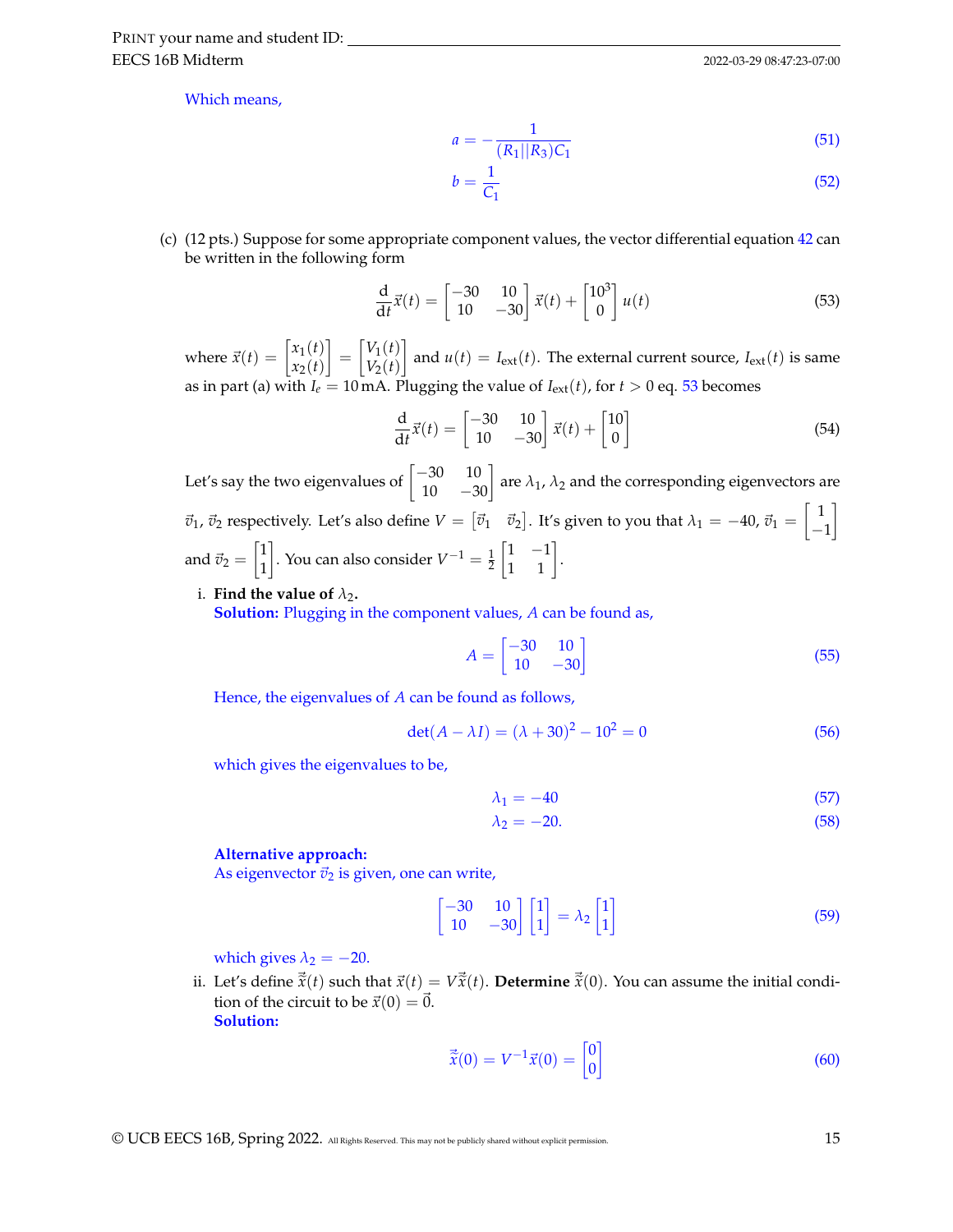iii. Now diagonalize the system given by eq. [54](#page-14-1) and solve for  $\vec{\tilde{x}}(t)$  for  $t \ge 0$ . **Solution:** The diagonalized system can be written as

$$
\frac{\mathrm{d}}{\mathrm{d}t}\vec{\tilde{x}}(t) = \frac{\mathrm{d}}{\mathrm{d}t} \begin{bmatrix} \vec{\tilde{x}}_1(t) \\ \vec{\tilde{x}}_2(t) \end{bmatrix} = \begin{bmatrix} -40 & 0 \\ 0 & -20 \end{bmatrix} \begin{bmatrix} \vec{\tilde{x}}_1(t) \\ \vec{\tilde{x}}_2(t) \end{bmatrix} + \begin{bmatrix} \frac{1}{2} & -\frac{1}{2} \\ \frac{1}{2} & \frac{1}{2} \end{bmatrix} \begin{bmatrix} 10^3 \\ 0 \end{bmatrix} I_{\text{ext}}(t) \tag{61}
$$

for  $t > 0$ , the individual scalar differential equations can be written as follows

$$
\frac{\mathrm{d}}{\mathrm{d}t}\widetilde{x}_1(t) = -40\widetilde{x}_1(t) + 500I_e \tag{62}
$$

<span id="page-15-0"></span>
$$
=-40(\widetilde{x}_1(t)-\frac{1}{8})
$$
\n(63)

$$
\frac{\mathrm{d}}{\mathrm{d}t}\tilde{x_2}(t) = -20\tilde{x_2}(t) + 500I_e \tag{64}
$$

<span id="page-15-2"></span><span id="page-15-1"></span>
$$
= -20(\tilde{x}_2(t) - \frac{1}{4})
$$
\n(65)

To solve eq. [63](#page-15-0) and [65,](#page-15-1) we can substitute  $(\tilde{x}_1(t) - \frac{1}{8})$  with  $y_1(t)$  and  $(\tilde{x}_2(t) - \frac{1}{4})$  with  $y_2(t)$ .<br>Solving for  $y_1(t)$   $y_2(t)$  and substituting back with  $\tilde{x}_1(t)$   $\tilde{x}_2(t)$  we get Solving for  $y_1(t)$ ,  $y_2(t)$  and substituting back with  $\tilde{x_1}(t)$ ,  $\tilde{x_2}(t)$  we get

$$
\widetilde{x}_1(t) = K_1 e^{-40t} + \frac{1}{8}
$$
\n(66)

<span id="page-15-3"></span>
$$
\widetilde{x}_2(t) = K_2 e^{-20t} + \frac{1}{4}
$$
\n(67)

Plugging in the initial condition  $\vec{\tilde{x}}(0) = 0$  in eq. [66](#page-15-2) and [67](#page-15-3) we obtain,

$$
\vec{\tilde{x}}(t) = \begin{bmatrix} \tilde{x}_1(t) \\ \tilde{x}_2(t) \end{bmatrix} = \begin{bmatrix} \frac{1}{8} \left( 1 - e^{-40t} \right) \\ \frac{1}{4} \left( 1 - e^{-20t} \right) \end{bmatrix}
$$
(68)

iv. Use the result in the previous part to find  $\vec{x}(t)$  for  $t \geq 0$ **. Solution:**

$$
\vec{x}(t) = V\vec{\tilde{x}}(t) = \begin{bmatrix} 1 & 1 \\ -1 & 1 \end{bmatrix} \begin{bmatrix} \frac{1}{8} \left(1 - e^{-40t}\right) \\ \frac{1}{4} \left(1 - e^{-20t}\right) \end{bmatrix}
$$
(69)

$$
= \begin{bmatrix} \frac{3}{8} - \frac{1}{8}e^{-40t} - \frac{1}{4}e^{-20t} \\ \frac{1}{8} + \frac{1}{8}e^{-40t} - \frac{1}{4}e^{-20t} \end{bmatrix}
$$
(70)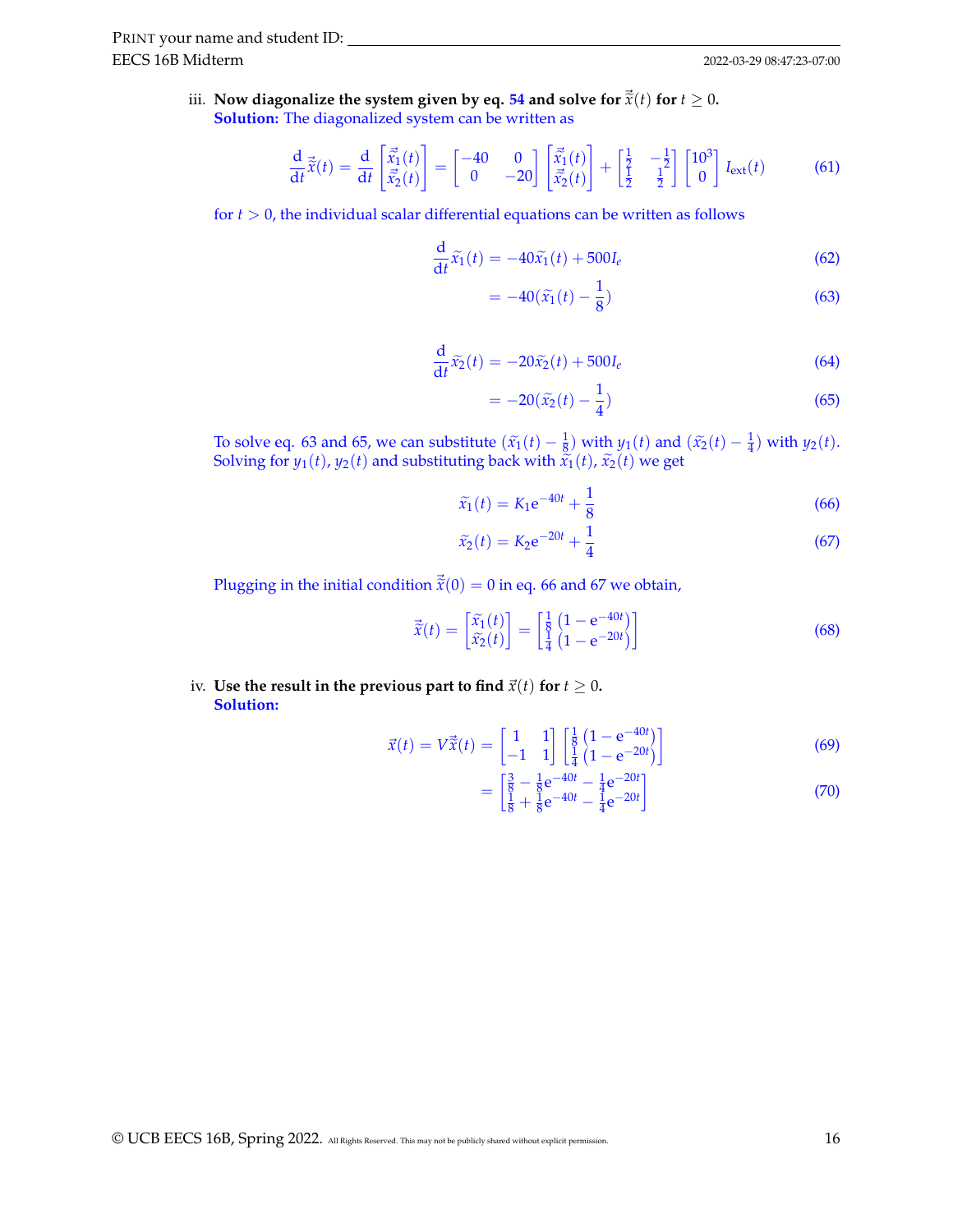# **11. Active Filter (21 pts.)**

*NOTE*: This problem doesn't use any result from the previous problem on brain stimulation.

Krishna wants to measure the membrane potential of the neuron to characterize the neuron behavior as a part of his neural-modeling project. However, he knows that to accurately measure the neuron membrane potential, he needs to cancel out any external interference which may corrupt the neural signals. To do that he designed the following active filter:



**Figure 12:** Schematic of the active filter used to cancel unwanted interference to the neuron membrane potential

(a) (2 pts.) Assume the op-amps used in the filter are ideal. **Which of the following best describes the type of this filter?**



**Solution:** 1<sup>st</sup>-order low-pass filter.

(b) (4 pts.) **Derive the transfer function of the filter. Solution:**



$$
H(j\omega) = \frac{V_{\text{out}}}{V_{\text{in}}} = \frac{V_1}{V_{\text{in}}} \times \frac{V_{\text{out}}}{V_1}
$$
(71)

$$
=1 \times \left(-\frac{R_2}{R_1 + j\omega L}\right) \tag{72}
$$

<span id="page-16-0"></span>
$$
=-\frac{R_2}{R_1+j\omega L}
$$
\n(73)

(c) (2 pts.) Assuming  $R_2 = 10 \times R_1$ , find the magnitude of the transfer function of the filter at  $\omega = 0$  (i.e.  $|H(j \cdot 0)|$ ). **Solution:**

$$
|H(j \cdot 0)| = \frac{R_2}{R_1} = 10\tag{74}
$$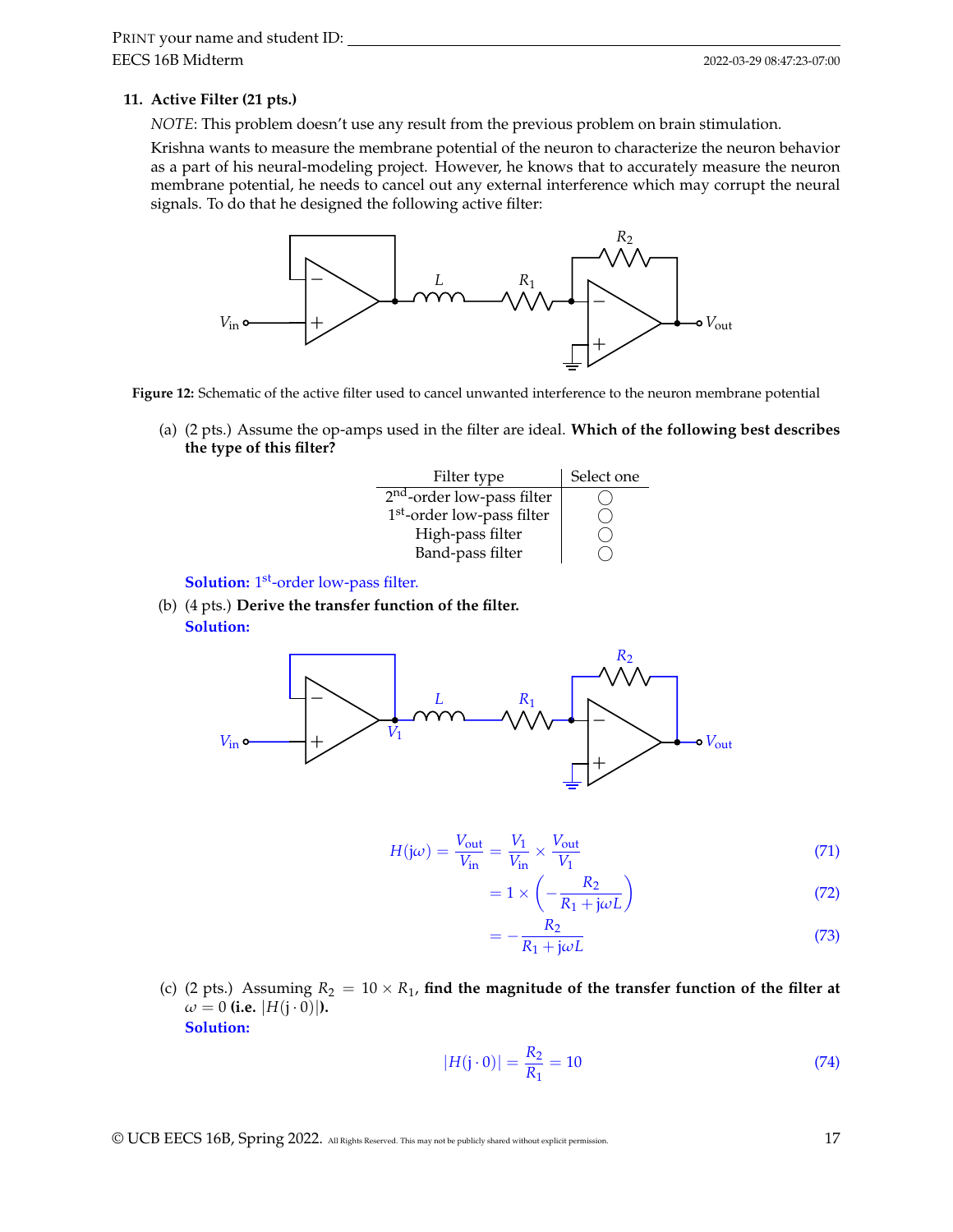- EECS 16B Midterm PRINT your name and student ID:
	- (d) (4 pts.) Now assume the frequency of the neural signal, *ωs* can be in the range of 0 Hz to 100 Hz and the interference signal frequency,  $\omega_{\text{int}}$  is 60 kHz. The filter cut-off frequency,  $\omega_c$  needs to be positioned so that the interference is attenuated by at least a factor of 100 compared to  $|H(j \cdot 0)|$ (i.e.  $|H(j\omega_{\text{int}})| \leq \frac{|H(j\cdot 0)|}{100}$ ) and the neural signal doesn't see any attenuation compared to  $|H(j\cdot 0)|$  $(i.e. |H(j\omega_s)| \approx |H(j\omega_0)|$ ). Which of the following is an acceptable range of cut-off frequencies **(***ωc***) for the active filter that Krishna designed?** *Justify your answer.*

| Frequency range                         | Select one |
|-----------------------------------------|------------|
| $50\,\mathrm{Hz}$ - 60 Hz               |            |
| $500\,\mathrm{Hz}$ - $600\,\mathrm{Hz}$ |            |
| $5kHz - 6kHz$                           |            |
| 50 kHz - 60 kHz                         |            |

**Solution:** The magnitude response of the filter can be given as,

$$
|H(j\omega)| = \frac{R_2}{R_1} \times \frac{1}{\sqrt{1 + \left(\frac{\omega L}{R_1}\right)^2}}
$$
(75)

Assuming the interference frequency,  $\omega_{int}$  to be much larger than the filter cut-off frequency  $\omega_c(=\frac{R_1}{L})$ , the magnitude of the transfer functions at  $\omega_{\rm int}$  can be approximated as,

$$
|H(j\omega_{\rm int})| \approx \frac{R_2}{R_1} \times \frac{R_1}{\omega_{\rm int} L}
$$
 (76)

on applying the given condition  $|H(\mathrm{j}\omega_{\mathrm{int}})| \leq \frac{1}{100} \times |H(\mathrm{j}\cdot 0)|$  we get,

$$
\omega_c = \frac{R_1}{L} \le \frac{\omega_{\text{int}}}{100} = 2\pi \times \frac{60 \text{ kHz}}{100} \tag{77}
$$

$$
\omega_c \le 2\pi \times 600 \,\text{Hz} \tag{78}
$$

Also,  $\omega_c$  should be significantly greater than 100 Hz to make sure that  $|H(i\omega_s)| \approx |H(i \cdot 0)|$ . Hence, the correct range of cut-off frequencies is 500 Hz-600 Hz.

(e) (9 pts.) Suppose you have  $R_1 = 10 \Omega$ ,  $R_2 = 100 \Omega$  and  $L = 10$  mH. **Draw the Bode plot (straightline approximations to the transfer function) for the magnitude and phase of the active filter.**



**Solution:** Plugging in the component values in eq. [73](#page-16-0) the transfer function can be found as

$$
H(j\omega) = -\frac{10}{1 + j\frac{\omega}{10^3}}\tag{79}
$$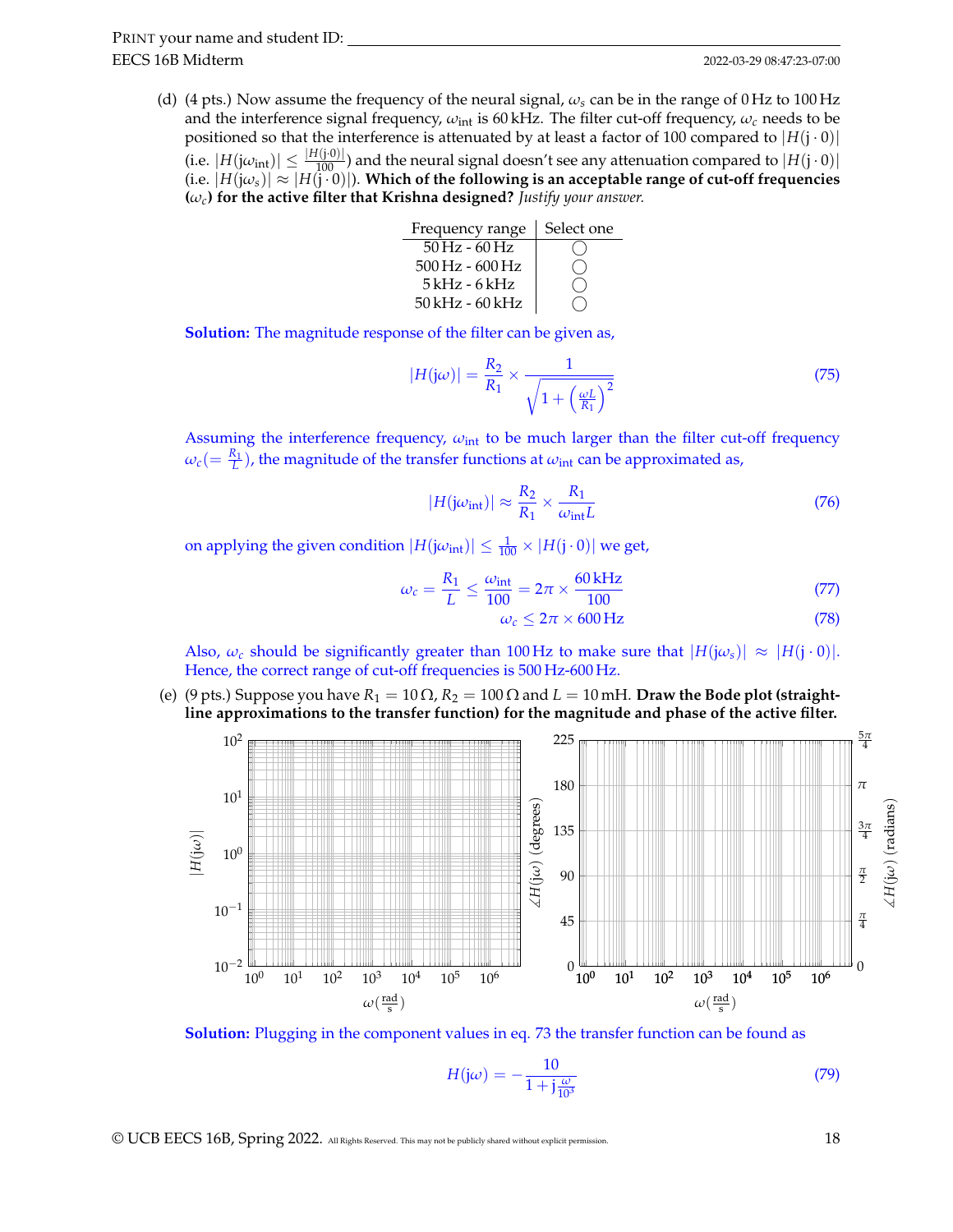2022-03-29 08:47:23-07:00

The magnitude response is given by

$$
|H(j\omega)| = \frac{10}{\sqrt{1 + \left(\frac{\omega}{10^3}\right)^2}}
$$
\n(80)

Hence we have the following properties for the magnitude Bode plot approximation:

i. At  $\omega < 10^3$ , the magnitude is 10.

ii. At  $\omega > 10^3$ , the magnitude drops by 20 dB per decade of increase in  $\omega$ .

The phase is given by

$$
\measuredangle(H(j\omega)) = \measuredangle(-1) - \measuredangle\left(1 + \frac{j \cdot \omega}{10^3}\right) \tag{81}
$$

$$
=180^{\circ} - \text{atan2}\left(\frac{\omega}{10^3}, 1\right) \tag{82}
$$

Hence we have the following properties for the phase Bode plot:

i. At  $\omega < 100$ , the phase is  $180 - \text{atan2}(0, 1) = 180°$ .

ii. At  $\omega > 10^4$ , the phase is  $180 - \text{atan2}(\infty, 1) = 90^\circ$ .

iii. At  $\omega = 10^3$ , the phase is  $180 - \text{atan2}(1, 1) = 135^\circ$ .

Hence the magnitude and phase Bode plots look as follows:

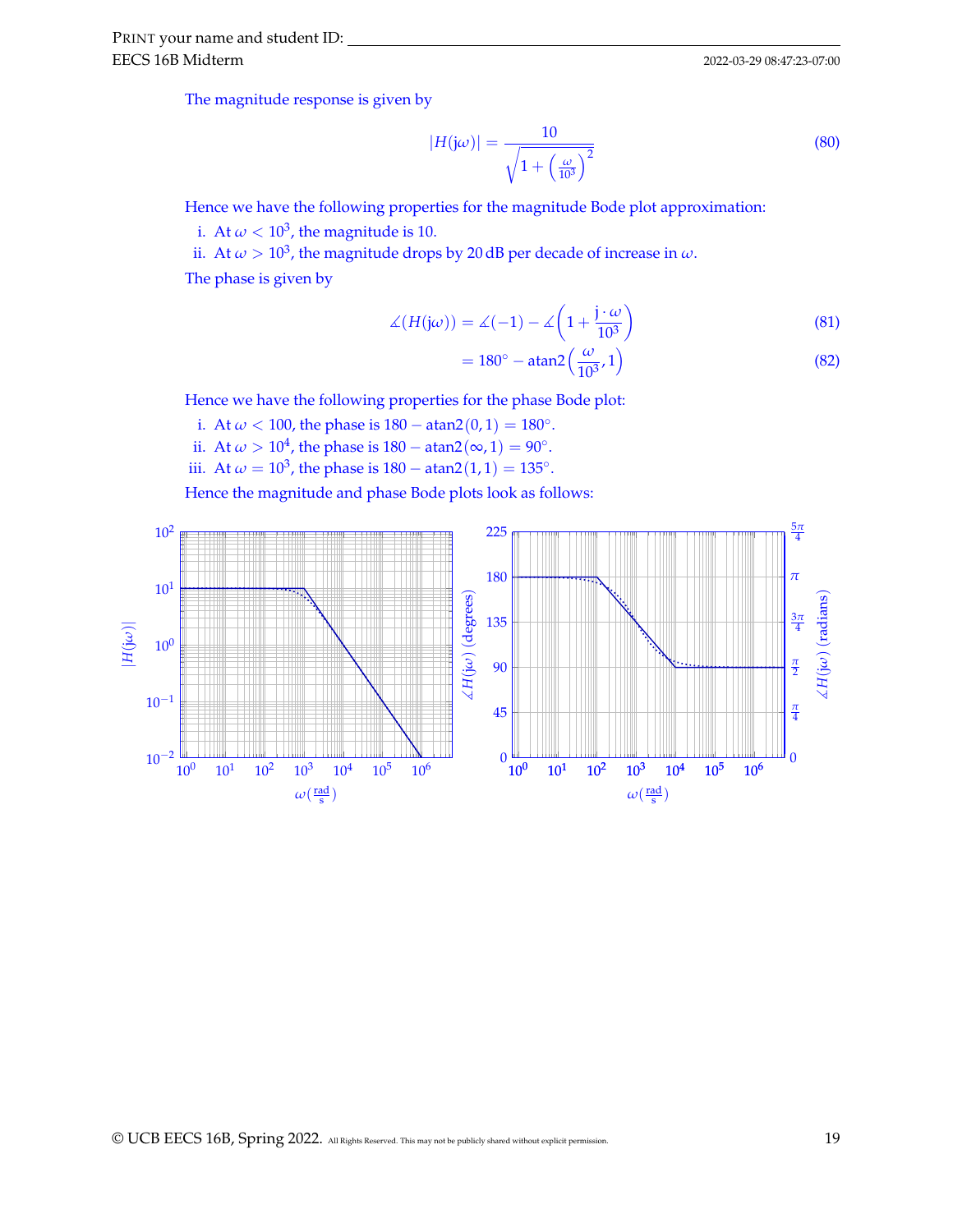### **12. Affine Control (22 pts.)**

In this problem, we will analyze a *affine* model of the form

<span id="page-19-0"></span>
$$
x[i+1] = \alpha x[i] + \beta u[i] + \gamma \tag{83}
$$

where  $\alpha, \beta, \gamma \in \mathbb{R}, x \colon \mathbb{N} \to \mathbb{R}$  is the state, and  $u \colon \mathbb{N} \to \mathbb{R}$  is the input. Affine models are ubiquitous in control theory – in fact, our robot car from lab obeys a two-state-variable affine model.

(a) (2 pts.) Suppose (for this part only) that:

• 
$$
\alpha = 1
$$
,  $\beta = 0$ ,  $\gamma \neq 0$ ,  $\gamma \neq 0$ .)  $\gamma \neq 0$ 

so the model is of the form

$$
x[i+1] = x[i] + \gamma. \tag{84}
$$

**Is the state** *x* **bounded?** *Justify your answer.* **Solution:** No. In particular we have

$$
x[i] = x[0] + \gamma \cdot i. \tag{85}
$$

Since  $\gamma \neq 0$ , we have that

$$
\lim_{i \to \infty} |x[i]| = \lim_{i \to \infty} |x[0] + \gamma \cdot i| = \infty. \tag{86}
$$

(b) (8 pts.) Suppose (for this part only) that the state evolves according to Equation [\(83\)](#page-19-0), i.e.,

$$
x[i+1] = \alpha x[i] + \beta u[i] + \gamma \tag{87}
$$

and

• 
$$
\alpha \neq 0
$$
,  $\beta > 0$ ,  $\gamma \neq 0$ ,  $\gamma \neq 0$ 

Suppose that we supply feedback control of the form

$$
u[i] = f \cdot x[i] \tag{88}
$$

for  $f \in \mathbb{R}$ .

i. For the specific case of  $f = \frac{-1 - \alpha}{\beta}$ , show that the state *x* is bounded. **Solution:** After plugging in feedback control, our model becomes

<span id="page-19-1"></span>
$$
x[i+1] = (\alpha + \beta f)x[i] + \gamma.
$$
\n(89)

If  $f = \frac{-1-a}{\beta}$ , then  $\alpha + \beta f = -1$ , so we have

$$
x[i+1] = -x[i] + \gamma \tag{90}
$$

which has state trajectory

$$
x[i] = \begin{cases} \gamma & i \text{ is odd} \\ 0 & i \text{ is even} \end{cases} \tag{91}
$$

which is bounded by  $|\gamma|$ . Thus if  $f = \frac{-1 - \alpha}{\beta}$  then *x* is bounded.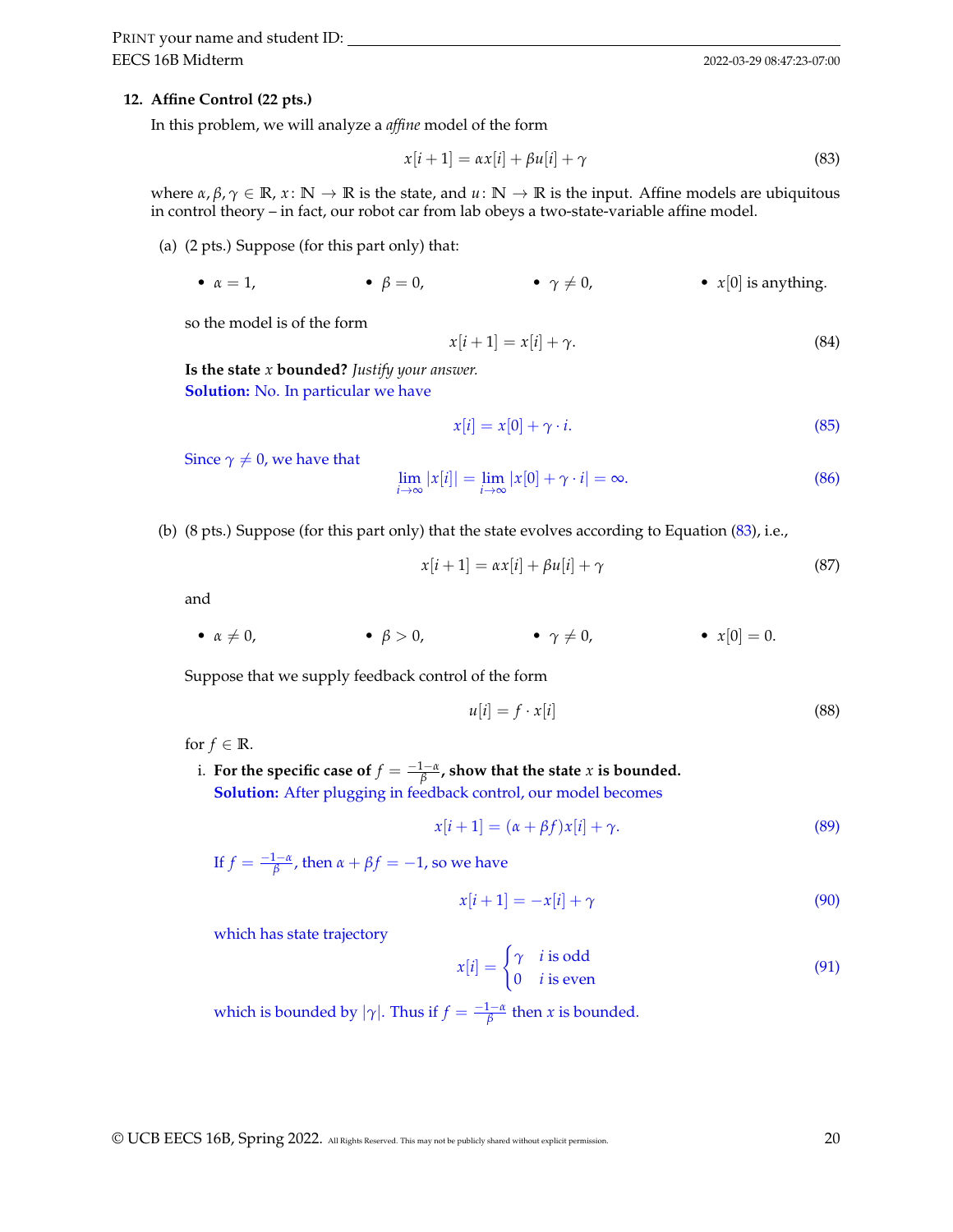ii. **In terms of** *α* **and** *β***, give a range of** *f* **that keeps the state** *x* **bounded. Solution:** The answer is

$$
f \in \left[\frac{-1-\alpha}{\beta}, \frac{1-\alpha}{\beta}\right). \tag{92}
$$

*The endpoint (non)inclusions are important.* Quick and dirty reasoning: With feedback control, our model becomes

$$
x[i+1] = (\alpha + \beta f)x[i] + \gamma \tag{93}
$$

We know that for a regular linear system of the form

$$
x[i+1] = \kappa x[i] + u[i] \tag{94}
$$

if the input *u* is bounded and  $|k| < 1$ , then the state *x* is bounded; this corresponds to  $\alpha + \beta f \in (-1, 1)$ , which is if and only if  $f \in \left(\frac{-1-\alpha}{\beta}, \frac{1-\alpha}{\beta}\right)$ . It turns out that, if we restrict ourselves to *constant* inputs  $\gamma = u[i]$  (which is a sub-class of bounded inputs), then  $\kappa = -1$ (corresponding to  $f = \frac{-1-\alpha}{\beta}$ ) also keeps the state bounded – and we can see this by part i. (Not Required) Formal proof

We use the same notation, letting  $\kappa := \alpha + \beta f$ , so that Equation [\(89\)](#page-19-1) becomes

<span id="page-20-0"></span>
$$
x[i+1] = \kappa x[i] + \gamma. \tag{95}
$$

Indeed, the general trajectory of Equation [\(95\)](#page-20-0) becomes

$$
x[i] = \begin{cases} \gamma \cdot i & \kappa = 1 \\ \gamma \cdot \frac{\kappa^{i}-1}{\kappa-1} & \kappa \neq 1 \end{cases} . \tag{96}
$$

Thus

$$
|x[i]| = \begin{cases} |\gamma|i & \kappa = 1\\ |\gamma| \frac{|\kappa^i - 1|}{|\kappa - 1|} & \kappa \neq 1 \end{cases}.
$$
 (97)

From here there are some cases:

- $|\kappa| = 1$ . Here there are two more cases:
	- **–** If  $\kappa = 1$  then

$$
|x[i]| = |\gamma|i \to \infty \tag{98}
$$

- and *x* is unbounded.
- **–** If *κ* = −1 then

$$
|x[i]| = |\gamma| \frac{|(-1)^i - 1|}{2} = \begin{cases} |\gamma| & i \text{ is odd} \\ 0 & i \text{ is even} \end{cases} \tag{99}
$$

which is bounded by |*γ*|.

•  $|\kappa| > 1$ . Then

$$
|x[i]| = |\gamma| \frac{|x^i - 1|}{|x - 1|} \to \infty
$$
\n(100)

and *x* is unbounded.

•  $|\kappa| < 1$ . Then

$$
|x[i]| = |\gamma| \frac{|x^i - 1|}{|x - 1|} \rightarrow \frac{|\gamma|}{|x - 1|}
$$
\n(101)

and *x* is bounded.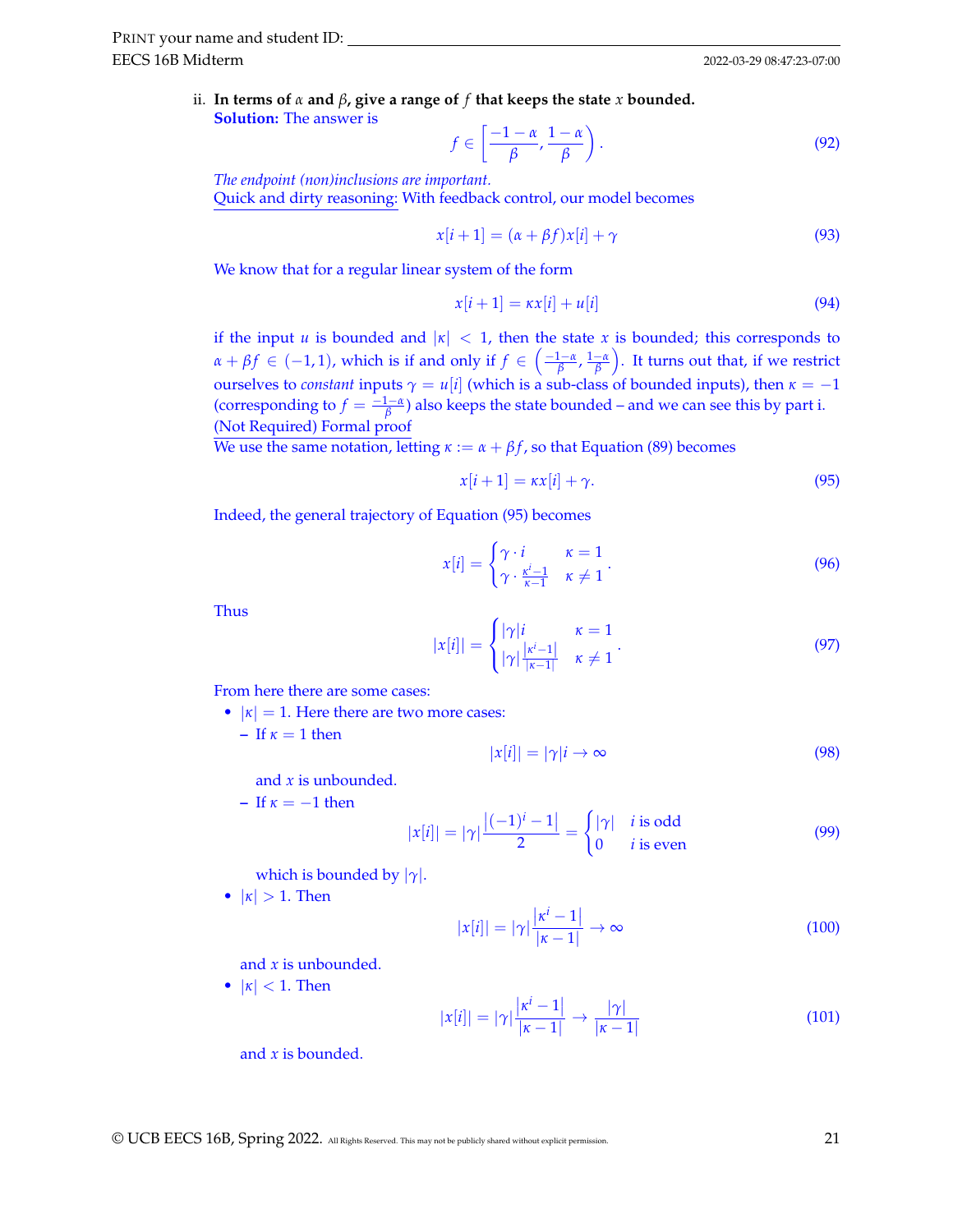Thus *x* is bounded if and only if  $\kappa \in [-1, 1)$ . Since  $\kappa = \alpha + \beta f$ , this is if and only if

$$
f \in \left[\frac{-1-\alpha}{\beta}, \frac{1-\alpha}{\beta}\right). \tag{102}
$$

(c) (4 pts.) Suppose (for this part only) that the state evolves according to Equation [\(83\)](#page-19-0), i.e.,

$$
x[i+1] = \alpha x[i] + \beta u[i] + \gamma \tag{103}
$$

and

• *α* is anything, • *β* is anything, • *γ* is anything, • *x*[0] is anything.

Suppose that we are setting up a least-squares system identification procedure to learn *α*, *β*, and  $\gamma$ , and that we have data of the form  $(x[i], u[i], x[i+1])$ , for  $i \in \{0, 1, ..., \ell-1\}$ . Set up a **least-squares problem**  $D\vec{p} \approx \vec{s}$  to learn estimates for  $\alpha$ ,  $\beta$ ,  $\gamma$ . What are  $D$ ,  $\vec{p}$ , and  $\vec{s}$ ? *NOTE*: Your answer for *D* should be as compact as possible.

*NOTE*: You do not need to solve the least squares problem; just set it up.

**Solution:** We follow the procedure on the hint and the lab. Namely, we have

$$
D := \begin{bmatrix} x[0] & u[0] & 1 \\ \vdots & \vdots & \vdots \\ x[\ell-1] & u[\ell-1] & 1 \end{bmatrix} \qquad \vec{p} := \begin{bmatrix} \alpha \\ \beta \\ \gamma \end{bmatrix} \qquad \vec{s} := \begin{bmatrix} x[1] \\ \vdots \\ x[\ell] \end{bmatrix}.
$$
 (104)

(d) (8 pts.) Suppose (for this part only) that the state evolves according to Equation [\(83\)](#page-19-0), i.e.,

$$
x[i+1] = \alpha x[i] + \beta u[i] + \gamma \tag{105}
$$

and

•  $\alpha > 1$ , •  $\beta > 0$ , •  $\gamma > 0$ , •  $x[0]$  is anything.

Suppose that we actually got our discrete-time model

$$
x[i+1] = \alpha x[i] + \beta u[i] + \gamma \tag{106}
$$

by discretizing a continuous-time model

$$
\frac{\mathrm{d}}{\mathrm{d}t}x(t) = ax(t) + bu(t) + c \tag{107}
$$

where the sampling interval length is  $\Delta = 1$ , i.e.,  $x[i] = x(i\Delta)$ , and  $u(t)$  is piecewise constant over intervals of length ∆, i.e., *u*(*t*) = *u*(*i*∆) = *u*[*i*] for *t* ∈ [*i*∆,(*i* + 1)∆). **In terms of** *α*, *β*, *γ***, what are** *a*, *b***, and** *c***?**

*(HINT: You can use any discretization formulas we derived in class, as long as they apply. Alternatively, you may use the following formula in your derivation.*

*For a constant input v, and a time t<sub>0</sub> for which*  $x(t_0)$  *is known, the solution to the differential equation* 

$$
\frac{\mathrm{d}}{\mathrm{d}t}x(t) = ax(t) + v \qquad t \ge t_0 \tag{108}
$$

*is given by*

<span id="page-21-0"></span>
$$
x(t) = e^{a(t-t_0)}x(t_0) + \frac{e^{a(t-t_0)} - 1}{a} \cdot v, \qquad t \ge t_0.
$$
 (109)